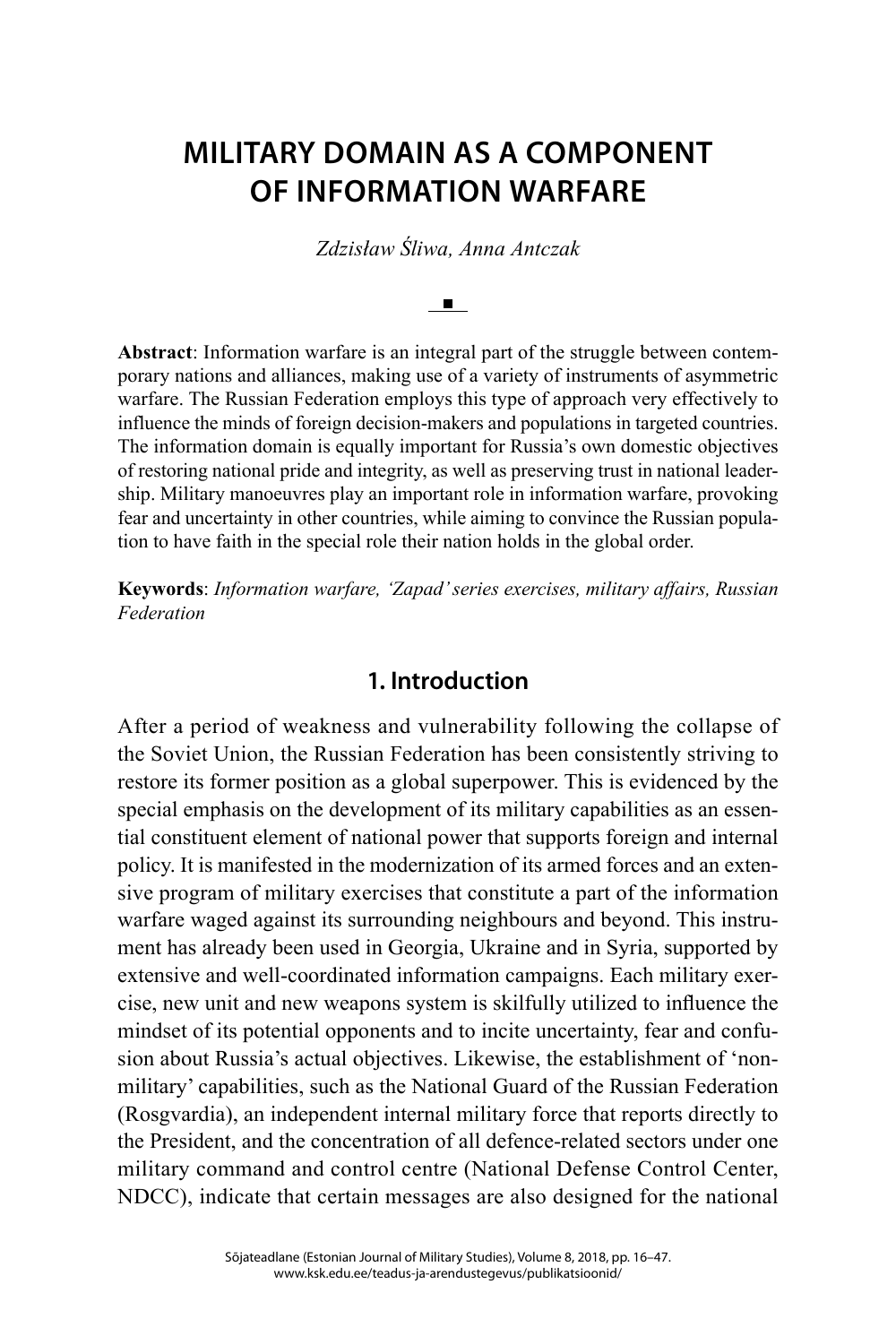audience, including Russian-speaking minorities in other countries, with the aim of fostering their pride in being part of the Russian nation. Large-scale military manoeuvres like the most recent strategic exercise Zapad 2017 serve as evidence of the continuing tug-of-war in the information domain, having been effectively utilized to demonstrate power and to hide weaknesses.

This paper provides an overview of information warfare as a constituent element of the modern struggle among nations within the 'new generation warfare' framework. The paper gives an overview of the utilization of the military domain as an integral part of the comprehensive approach to information warfare and highlights some of the tools used. The paper discusses how this important apparatus is used in the context of major military exercises, and also the ways in which it is used to hide shortcomings and demonstrate power to enhance Russia's image as a major player in regional and global affairs. The assumption is that Russia is effectively using the entire information warfare toolbox and that there is a lack of understanding of such a complex narrative by Western readers, the main reason being that messages are taken at face value. This is related to the current eagerness to quickly publish hot topics without verifying them, inadvertently supporting the way Russian information warfare incites and fuels rumours, misperception and confusion. In this context, the knowledge, pragmatism and the experiences of the Baltic countries (Estonia, Latvia and Lithuania) are invaluable to counter propaganda and disinformation that constitute a substantial part of information warfare.

## **2. The Complexity of Information Warfare**

In discussing information warfare, it is pertinent to mention the term 'hybrid warfare' because that concept includes the parallel and coordinated use of conventional and unconventional means to achieve the desired result. It includes the utilization of information by all available means as a critical component of modern warfare during times of peace, crisis and war. Although the concept is not particularly new<sup>1</sup>, hybridity has been more widely discussed

<sup>1</sup> For example see: **Nemeth, W**. 2002. Future War and Chechnya: A Case for Hybrid Warfare. Monterey: Naval Postgraduate School; **Hoffman, F**. 2009. Hybrid Warfare and Challenges. – Joint Forces Quarterly, 1<sup>st</sup> quarter, Issue 52. Washington: National Defense University Press; **Kofman, M**. 2016. Russian Hybrid Warfare and Other Dark Arts. – War on the Rocks, 11 March. <https://warontherocks.com/2016/03/russian-hybrid-warfare-and-other-dark-arts/> (accessed: 21 March 2018).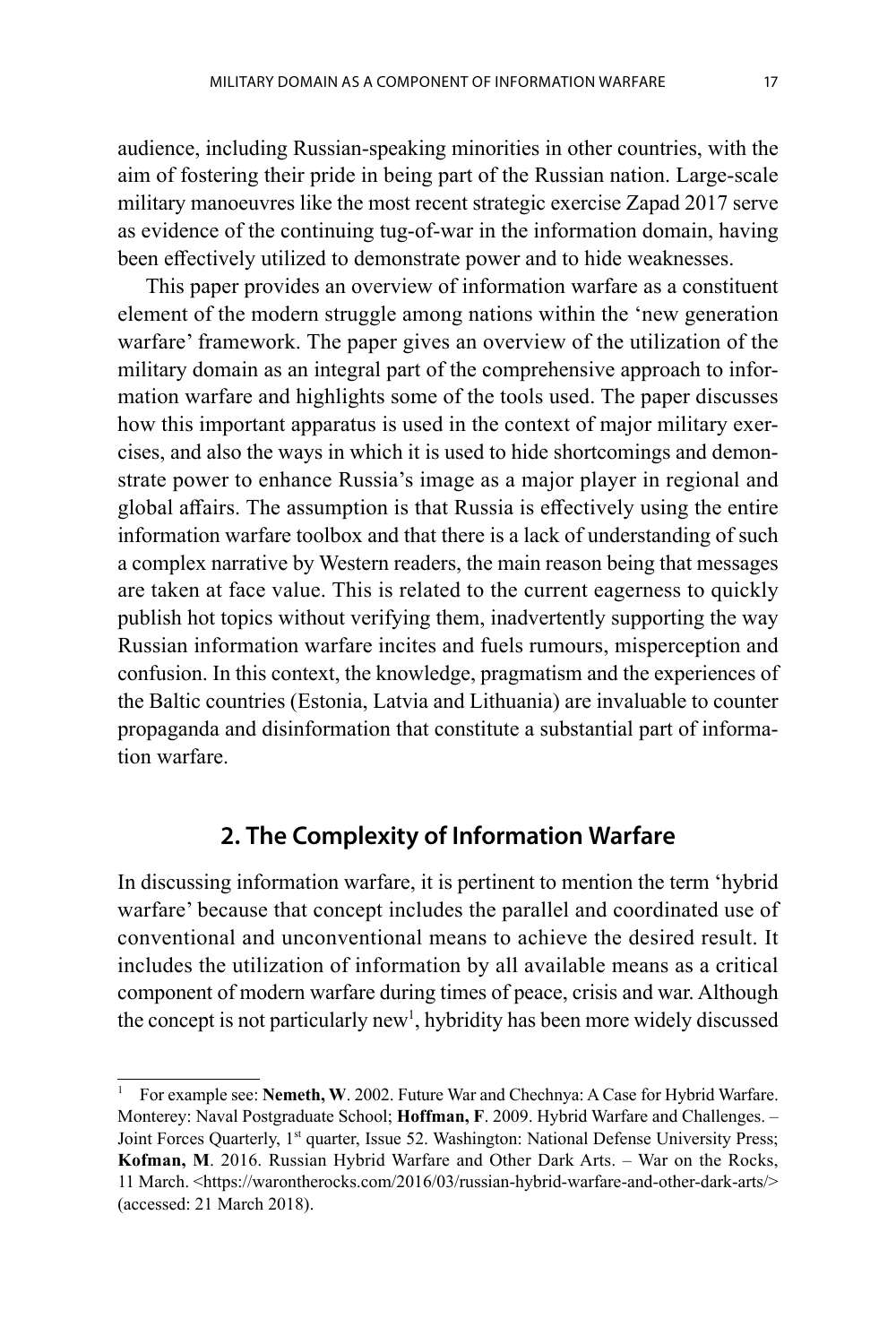after the publication of an article by General Valery Gerasimov<sup>2</sup>, the current Chief of the General Staff of the Russian Armed Forces. His article discusses the "new generation warfare", focusing on the emergent changes in the ways of conducting warfare against other nations.

Gerasimov has highlighted that "the role of non-military means in reaching political and military goals has increased, in some cases significantly exceeding the power of armed forces"<sup>3</sup>. The concept has been visualized (Figure 1) as the utilization of conventional and non-conventional means in a sequence of follow-on phases of an operation. The role of non-military measures is distinctly visible throughout all six phases, whereas the role of military power is to maintain constant pressure, uncertainty and readiness but directly engaging only starting from the fourth phase defined as "Crisis".

Phases I and II include the formation of coalitions and political opposition against the enemy, including internally, potentially leading to 'colour revolution' type movements. Phases II and III include economic sanctions and diplomatic measures, resulting in a sustained tug-of-war when taking into consideration non-military tools in phases I to III. Information warfare is the overarching tool used across all phases, enabling to sustain constant pressure on the targeted nation. Tactics are constantly adjusted to shape the views of both international and national audiences.

The complexity of 'hybrid warfare' is recognized in NATO's Allied Command Transformation report "Multiple Futures Project. Navigating Towards 2030"4 . The NATO report posits that in the future adversaries will be "both interconnected and unpredictable, combining traditional warfare with irregular warfare, terrorism, and organised crime. Psychologically, adversaries will use the instantaneous connectivity of an increasingly effective

<sup>2</sup> Regarding the concepts of General Valery Gerasimov, see: **Герасимов, В**. 2013. Ценность Науки в Предвидении. Новые вызовы требуют переосмыслить формы и способы ведения боевых действий. – Военно-промышленный курьер, No 8 (476), 27 February 2013. Moscow.

<sup>&</sup>lt;http://www.vpk-news.ru/articles/14632> (accessed: 21 March 2018) [**Герасимов** 2013]; and also

**Thomas, T**. 2016. Thinking Like A Russian Officer: Basic Factors And Contemporary Thinking On The Nature of War. April 2016. Fort Leavenworth: The Foreign Military Studies Office (FMSO), pp. 16–19.

<sup>3</sup>**Герасимов** 2013, op. cit.

<sup>4</sup>**NATO 2009 Multiple Futures Project. Navigating Towards 2030**. April 2009. Norfolk: Allied Command Transformation.

<sup>&</sup>lt;https://www.act.nato.int/nato-multiple-futures-project-documents> [**NATO Multiple Futures Project** 2009]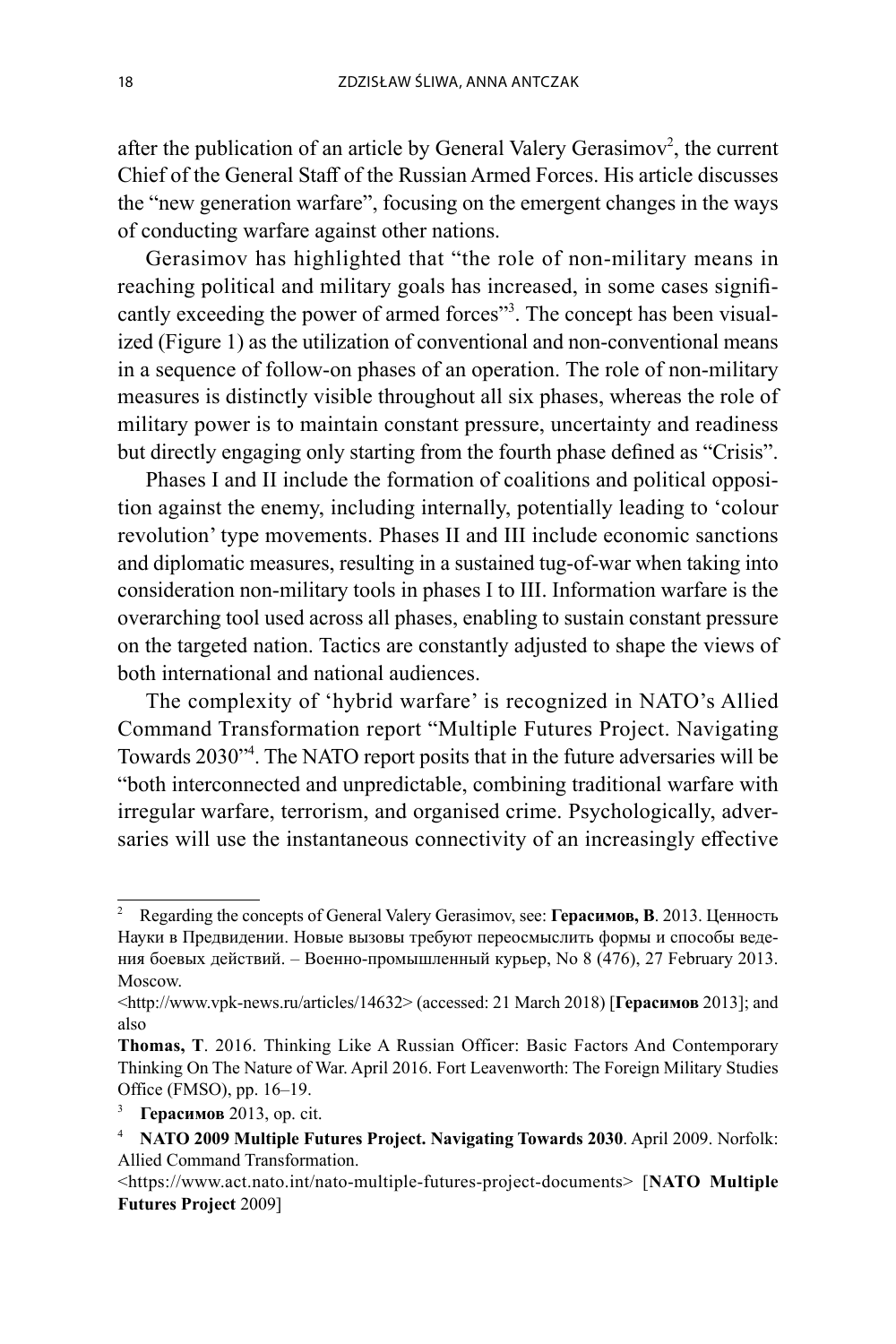mass media to reshape or summarily reject the liberal values, ideas, and free markets that characterise the Alliance"<sup>5</sup>. The concept of 'hybrid warfare' has also been popularised in academic papers and official documents released by major nations and security-related entities indicating the need for a comprehensive and consolidated approach for applying it for their own purposes and to deny utilization by an adversary.



**Figure 1.** The Role of Non-Military Methods in the Resolution of Interstate Conflicts<sup>6</sup>

In the military domain, effective communication strategies are critical in all phases of engaging with a potential enemy. According to the 2011 Chatham House Report, it comprises "a systematic series of sustained and coherent activities, conducted across strategic, operational and tactical levels that enables understanding of target audiences and identifies effective conduits

<sup>5</sup>**NATO Multiple Futures Project** 2009, p. 7.

<sup>6</sup>**Selhorst, A. J. C**. 2016. Russia's Perception Warfare: The Development of Gerasimov's doctrine in Estonia and Georgia and it's Application in Ukraine. – Militaire Spectator, No 4. <https://www.militairespectator.nl/thema/strategie-operaties/artikel/russias-perception-warfare> (accessed: 21 March 2018). Figure translated and created by G. Scott Gorman, School of Advanced Military Studies.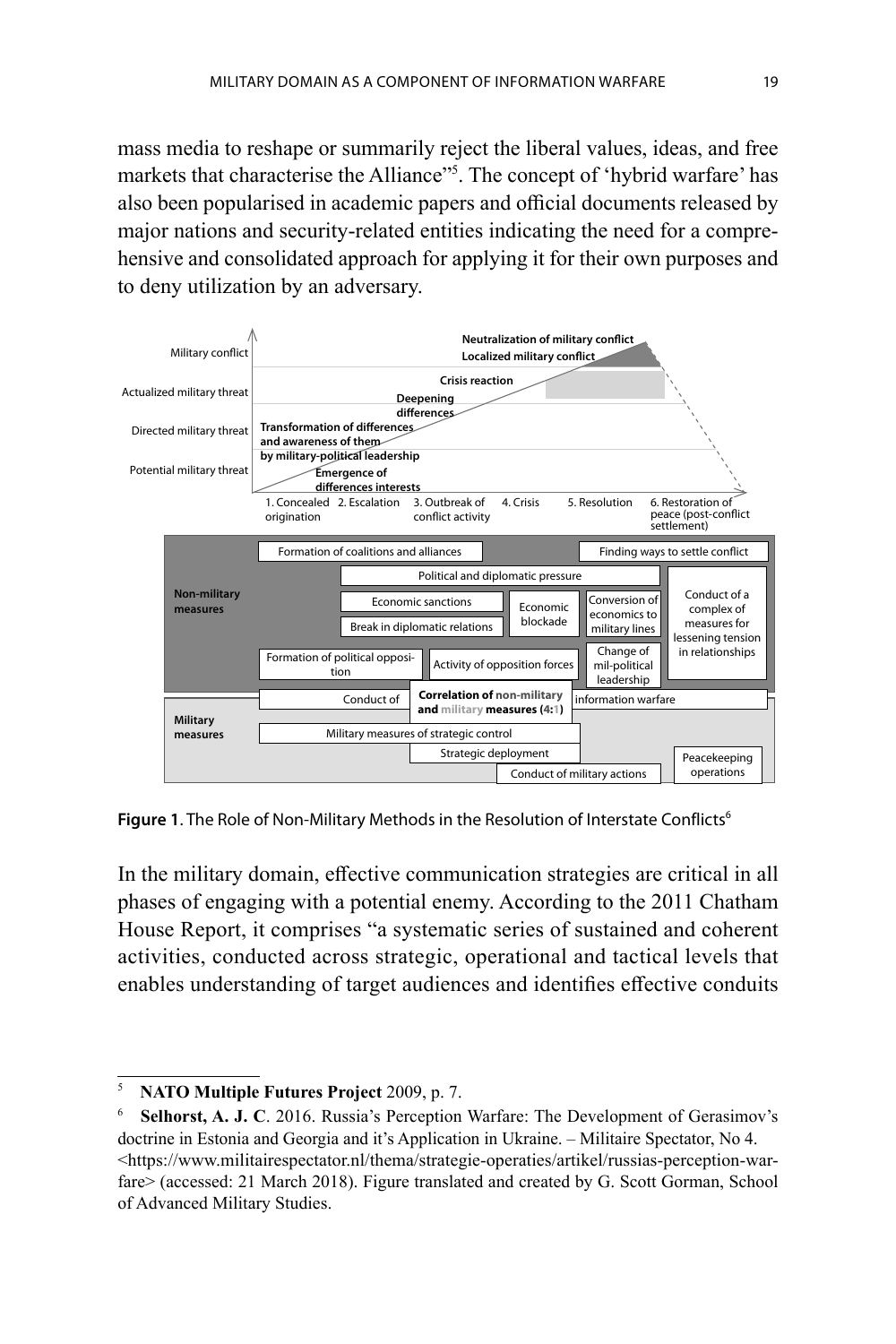to promote and sustain particular types of behaviour"<sup>7</sup>. These strategies are activated during peacetime to influence the mindset of political elites, decision-makers and the whole population of the targeted nation. They include purposefully formulated key messages to influence particular groups that support the aggressor's ideology, facilitating division in the society and fostering support among locals by promising future benefits. This approach utilises a variety of tools that are carefully adjusted based on research about the targeted nation and constant feedback about the effects of information operations, ultimately culminating in the development/emergence of a crisis situation because the strategic tools and messages allow the aggressor to justify initiating an attack in any domain of the "new generation warfare" by employing a variety of measures to engage the opponent in order to weaken or even overpower it. The outcome is grounded in a clearly established end state based on the strategy devised for the attacked region, alliance or nation. All the activities in the information sphere are considered as a type of weapon used in the whole spectrum of the engagement space - political, military, economic, social, information and infrastructure. The objective is to support national geopolitical objectives by attacking the opponent using all available instruments of power  $-$  political, military, economic and civil<sup>8</sup>.

Information operations supported by psychological operations are usually directed selectively using a multidimensional approach, usually conducted in at least two dimensions, as seen in the case of the war in Ukraine<sup>9</sup>. In the Ukrainian case, the first dimension addressed international society with the goal of denying or limiting support for Ukraine by employing the narrative

<sup>7</sup> The definition by Steve Tatham quoted in: **Cornish, P.; Lindley-French, J.; Yorke, C**. 2011. Strategic Communications and National Strategy. A Chatham House Report, September, p. 4. <https://www.chathamhouse.org/publications/papers/view/178465>.

See also: **Missiroli, A.** *et al*. 2016. Strategic Communications – East and South. – REPORT No. 30. Paris: EU Institute for Security Studies.

<sup>&</sup>lt;https://www.iss.europa.eu/content/strategic-communications-%E2%80%93-east-and-south> [**Missiroli** *et al.* 2016];

**Reding, A.; Weed, K.; Ghez, J. J**. 2010. NATO's Strategic Communications concept and its relevance for France. Paris: RAND Europe.

<sup>&</sup>lt;https://www.rand.org/pubs/technical\_reports/TR855z2.html>.

<sup>&</sup>lt;sup>8</sup> NATO defines four instruments of power: military, political, economic, and civil – MPEC. See: **Allied Command Operations Comprehensive Operations Planning Directive COPD Interim V2.0**. 4 October 2013. Brussels: SHAPE, pp. 1–9. [**Allied Command Operations** 2013]

<sup>9</sup>**Antczak, A.; Plashkina, I**. 2017. Kultowa propaganda. Rosyjski dyskurs komunikowania politycznego w przekazie telewizyjnym stacji Pierwyj kanał. Toruń: Marszalek Publishing, p. 55. [**Antczak, Plashkina** 2017]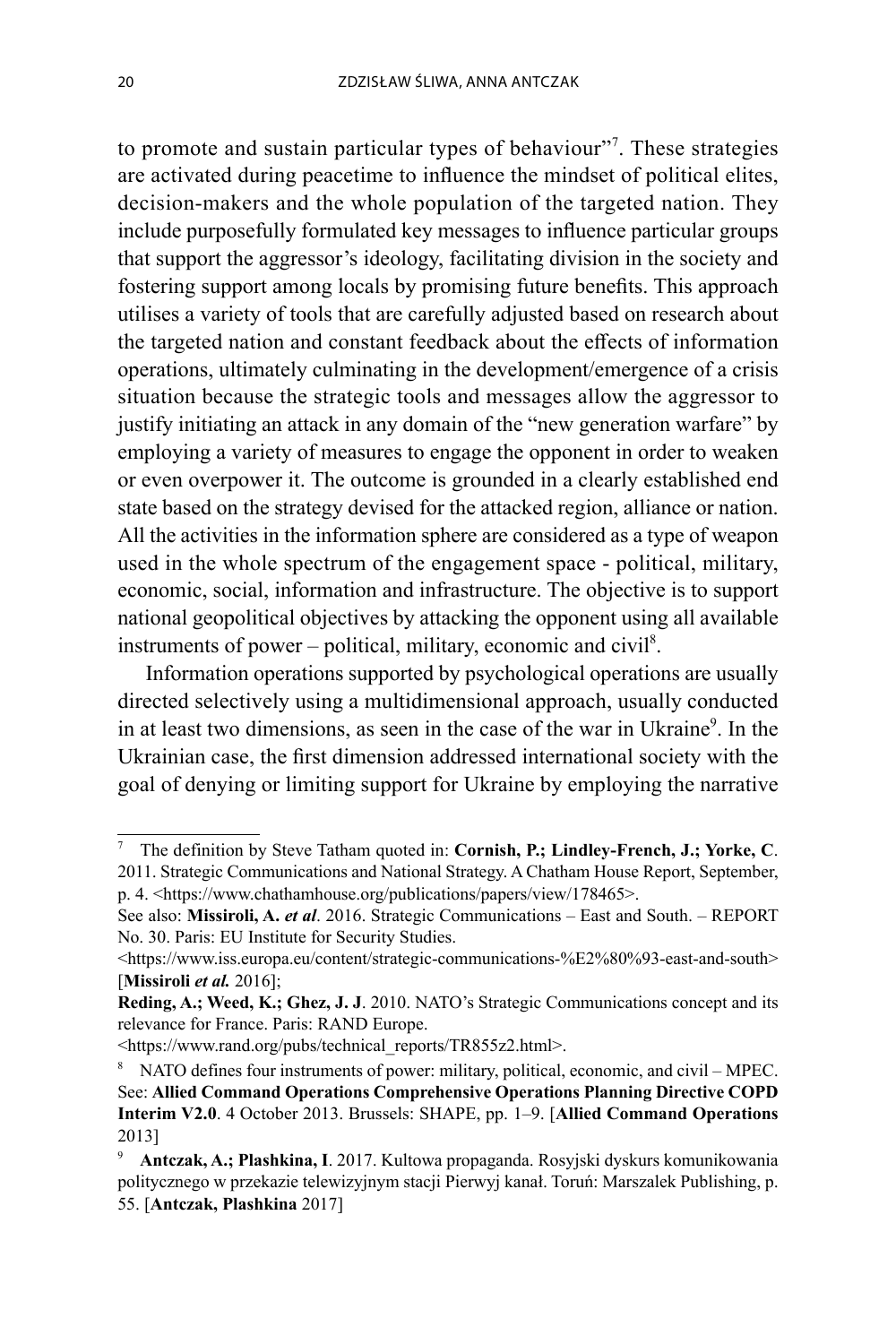of ordinary Ukrainian citizens as victims of an unnecessary war in the eastern part of the country. The second dimension was related to the local population and the tools used were based on the desired effect: to gain support, to foster an impression of weak national and local authorities, to create division among the attacked society, to justify actions based on historical narrative, etc. At the same time, there were also parallel information operations aimed at the Russian population to ensure support for actions taken on Crimea and inside Ukraine. These narratives constitute an integral part of military exercises to verify their effectiveness and to be used later based on gained experiences. When discussing the war in Ukraine during the 2014 NATO Wales Summit, General Philip Breedlove, NATO's former Supreme Allied Commander Europe (SACEUR), declared Russia's use of the information domain as "the most amazing information warfare *blitzkrieg* we have ever seen in the history of information warfare"<sup>10</sup>. This type of information warfare is designed to seize control over public opinion in order to serve the welldefined objectives of those who are manipulating it. In the case of Ukraine, one objective was the desire to demonstrate the will to unite an indigenous Russian nation, however, that was not achieved at the expected level. The Ukrainian conflict revealed an important phenomenon related to the information warfare: Western European societies recognized the manipulation and cynicism generated by engineered information, nevertheless, their response was muted<sup>11</sup>. Their silence gave Russian propaganda an advantage and encouraged further use of such tactics as a successful and effective strategy in other cases as well. According to research led by Vladimir Sazonov for NATO's Strategic Communications Centre of Excellence, the information warfare in Ukraine was discussed in more detail recognizing that "Russian and Ukrainian security narratives were close, or at least did not contradict each other<sup>"12</sup>. The research concluded that Russian behaviour was rational and well-calculated. The study outlined the lessons learned in Georgia and determined that "Russia's information activities have played a significant role in the overall military operations" and that information activities "tend

<sup>10</sup>**Vandiver, J**. 2014. SACEUR: Allies must prepare for Russia 'hybrid war'. *–* Stars and Stripes, 04 September. <https://www.stripes.com/news/saceur-allies-must-prepare-for-russiahybrid-war-1.301464> (accessed: 10 April 2018).

<sup>11</sup>**Antczak, Plashkina** 2017, p. 54.

<sup>&</sup>lt;sup>12</sup> Sazonov, V. et al. 2016. Russian Information Campaign against the Ukrainian State and Defence Forces. Riga and Tartu: NATO STRATCOM Centre of Excellence and Estonian National Defence College, p. 39. <https://www.stratcomcoe.org/russian-information-campaign-against-ukrainian-state-and-defence-forces-0>.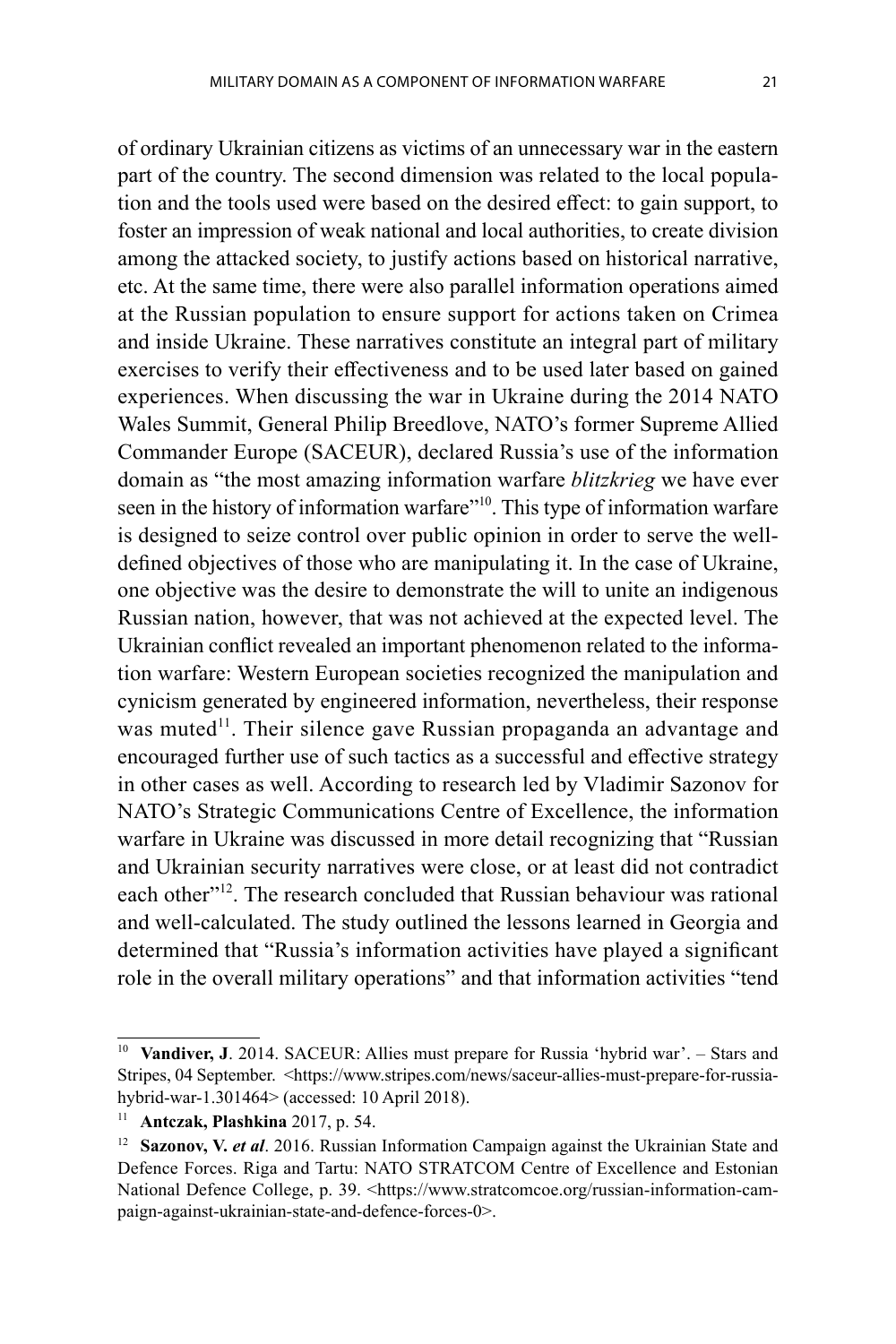to be situational and flexible; every narrative is given an individual touch, considering all of its peculiarities<sup>"13</sup>.

French philosopher Jacques Ellul has argued that strong belief in and continuous use of information warfare has its roots in Soviet thinking. Ellul has posited that "the Communists, who do not believe in human nature but only in the human condition, believe that propaganda is all-powerful, legitimate (whenever they employ it), and instrumental in creating a new type of man."14 In that context, Ellul has also recognized that "a democracy is generally poorly organised for effective psychological warfare" and further referring to French sources explained that "only the army can engage in psychological warfare, because of its structure" to create "a common perspective about the information warfare that is being performed against Russia and the counteractivities that Russia must take to win the information warfare"<sup>15</sup>. To achieve the desired effects, "Russia's strategic communications do contain a 'meta' or grand narrative of sorts, i.e. a series of core themes that consistently appear in most communications efforts<sup>"16</sup>. According to Ieva Berzina, "Russia itself has a sense of being a target of aggressive informative activities coming from the West"<sup>17</sup>. Berzina's research is based on studying the published works of such Russian authors as Sergey Rastorguev, Igor Panarin, Sergey Tkachenko, Andrei Fursov and Aleksandr Dugin. In their conceptual theses and publications, "they acknowledge and develop ideas about informative activities as an important tool for the achievement of the goals of domestic and international politics"18. For example, Tkachenko recognizes that information warfare is not only an international relations issue but it is also used for domestic purposes, indicating the "elections in Russia as the most obvious example of information warfare performed by the political elite against its own nation"19. Such narratives also include conspiracy theories, corruption, criminality, Western appetite for national resources, denying Russia's role in history, and the objective of triggering a 'colour revolution' inside the country. Russia's 2014 Military

<sup>&</sup>lt;sup>13</sup> *Ibid.*, pp. 113–115.<br><sup>14</sup> **Ellul, J**. 1965. Propaganda. The Formation of Men's Attitudes. Vintage Books, p. xvi. [**Ellul** 1965]

<sup>15</sup>*Ibid*., p. 135.

<sup>16</sup>**Missiroli** *et al.* 2016, p. 7.

<sup>&</sup>lt;sup>17</sup> **Berzina, I**. 2018. The Narrative of "Information Warfare against Russia" in Russian Academic Discourse. – Journal of Political Marketing, Vol. 7, Issue 2, p. 162. [**Berzina 2018]**

<sup>18</sup>*Ibid*., pp. 162–164.

<sup>19</sup> *Ibid*., p. 165.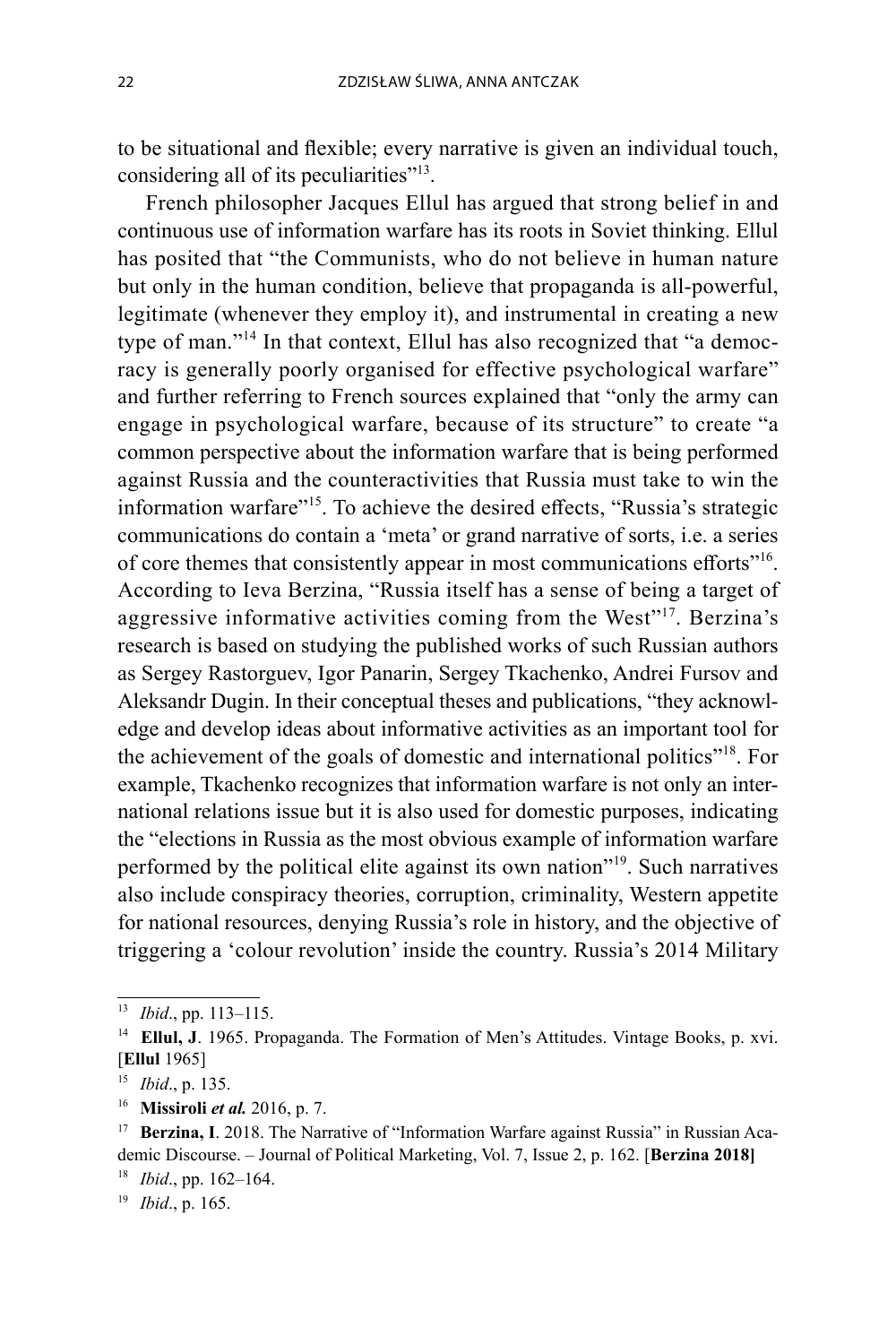Doctrine<sup>20</sup> includes a few other narratives that are more security-oriented. According to Panarin, the Russophobia campaign waged by the West is part of the information warfare against Moscow and is "performed by 'the agents of anti-Russian forces'– governments of the Baltic countries, Georgia and Poland that have come out with provocative and impudent statements<sup>"21</sup>. The term 'Russophobia' is not new, having been introduced already back in the 19<sup>th</sup> century by Czarist statesman Fyodor Tyutchev and later popularised by Russian and Soviet authorities $^{22}$ .

Thus, Russia considers itself to be under attack by Western information warfare, cyber assets, and economic tools supported by political pressure. In that context, external support for the opposition in Russia (which is neither strong nor united) to build broader coalitions, is seen as part of a long-term strategy promoted by rival nations. Such pressure includes, for example, the enlargement of NATO and the EU, seemingly aiming to encircle Russia and to change its neighbours' perception of the Kremlin. The success of this information warfare is seen in the outbreak of 'colour revolutions' aimed at changing the governments of countries that border Russia. American national security analyst Anthony Cordesman has explained that "Russian military offi cers now tied the term 'colour revolution' to the crisis in Ukraine and to what they saw as a new U.S. and European approach to warfare that focuses on creating destabilizing revolutions in other states as a means of serving

<sup>20</sup>**The Military Doctrine of the Russian Federation approved by the President of the Russian Federation on December 25, 2014**. The Embassy of the Russian Federation to the United Kingdom of Great Britain and Northern Ireland, section 12a. 29 June.

<sup>&</sup>lt;https://rusemb.org.uk/press/2029> (accessed: 17 March 2018) [**Military Doctrine of the Russian Federation 2014**], and

**Военная доктрина Российской Федерации** (Military Doctrine of the Russian Federation), 26 December 2014, Moscow. <http://news.kremlin.ru/media/events/ files/41d527556bec8deb3530.pdf> (accessed: 17 March 2018).

<sup>21</sup> I. Panarin quoted in: **Berzina** 2018, p. 170.

<sup>22</sup>**Darczewska, J.; Żochowski, P**. 2015. Russophobia in the Kremlin's Strategy. A Weapon of Mass Destruction. – Point of View, No. 56, October. Warsaw: Centre of Eastern Studies (OSW), p. 9. <https://www.osw.waw.pl/en/publikacje/point-view/2015-11-02/russophobiakremlins-strategy-a-weapon-mass-destruction>.

See also: **Saunders, R**. 2014. The Geopolitics of Russophonia: The Problems and Prospects of Post-Soviet "Global Russian". – Globality Studies Journal, 15 July.

<sup>&</sup>lt;https://gsj.stonybrook.edu/article/the-geopolitics-of-russophonia-the-problems-and-prospects-of-post-soviet-global-russian/> (accessed: 20 June 2018);

**Gigitashvili, G**. 2016. The Western Media Caught in the Kremlin's Russophobia Trap. – LIIA. Latvian Institute of International Affairs, 23 December, Riga.

<sup>&</sup>lt;http://liia.lv/en/analyses/the-western-media-caught-in-the-kremlins-russophobia-trap-568> (accessed: 20 June 2018).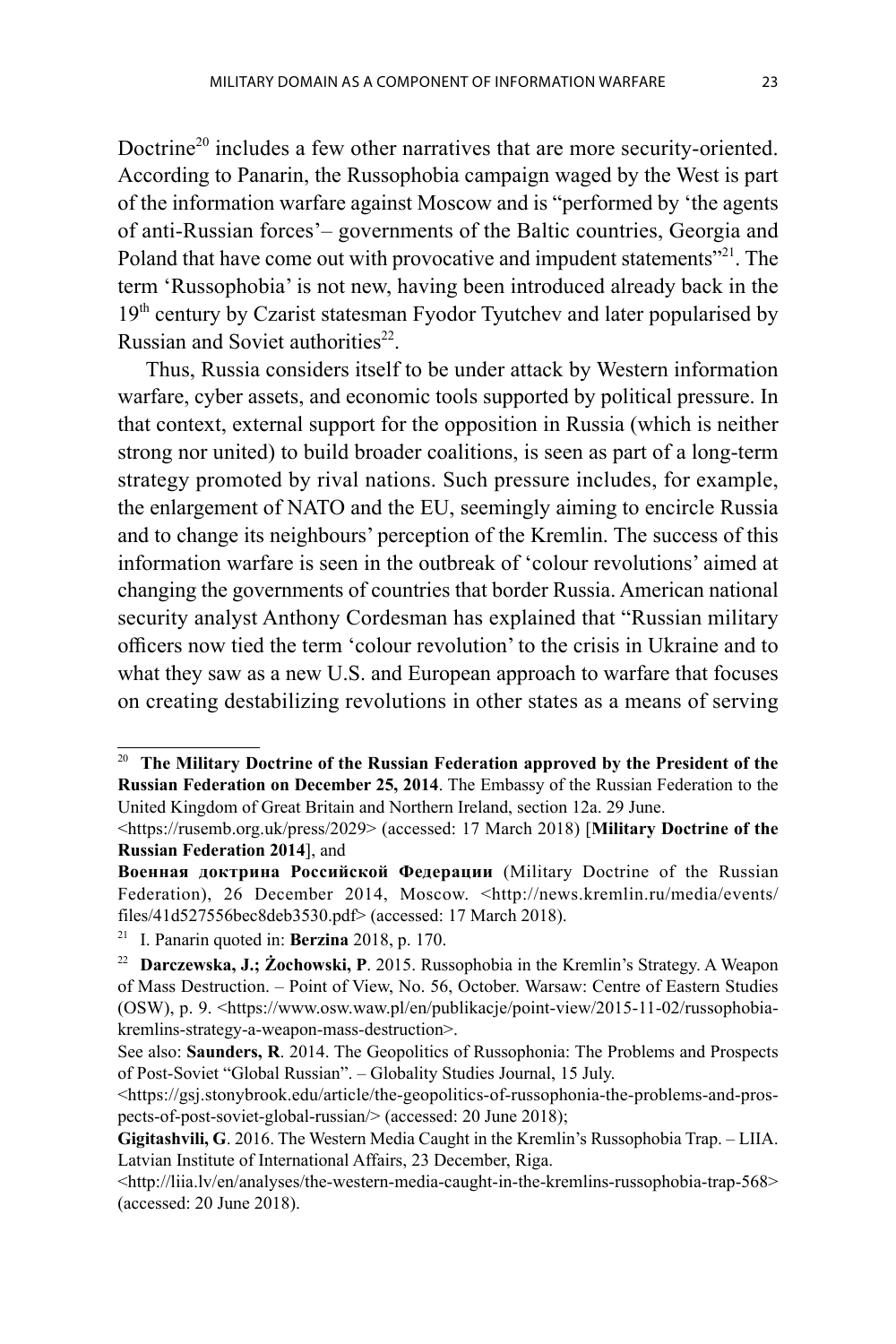their security interests at low cost and with minimal casualties. It was seen as posing a potential threat to Russia in the near abroad"<sup>23</sup>.

Moscow considers the control over mass media as critical and that desired 'reality' is supported by the "hundreds of millions of dollars that it spends on international broadcasters like the rolling, multilingual news channel RT (Russia Today)"24. Soviet-born British journalist Peter Pomerantsev estimates that RT is powerful enough to convince Russian society of the power of its government; but, for example, in the United States it is not influential enough to compete with CNN. However, in Europe, "Russian propaganda is more potent, working alongside the Kremlin's influence over local media as well as economic and energy pressures"<sup>25</sup>. This combination of a variety of instruments of power, underpinned by information operations, is orchestrated to achieve synergies to effectively attack modern democracies. Consequently, NATO members are increasingly attacked within the information domain and all recognized vulnerabilities are exploited to weaken their shared unity. According to NATO's own estimates, the "risks and threats to the Alliance's territories, populations and forces will be hybrid in nature: an interconnected, unpredictable mix of traditional warfare, irregular warfare, terrorism and organised crime"<sup>26</sup> supported by disinformation and propaganda, leaving them unable to respond in a comprehensive way. To counter these threats, the alliance must "develop a culture where leaders and capabilities are well suited for irregular warfare or the hybrid threat, while simultaneously maintaining NATO's conventional and nuclear competency"<sup>27</sup>. Therefore, cooperation within NATO and the European Union will be the decisive element in mitigating weaknesses and countering such threats; closer internal consolidation of each individual Alliance member is critical as well. The

<sup>23</sup>**Cordesman, A**. 2014. Russia and the "Color Revolution". – CSIS. Center for Strategic and International Studies, 28 May.

<sup>&</sup>lt;https://www.csis.org/analysis/russia-and-%E2%80%9Ccolor-revolution%E2%80%9D> (accessed: 20 April 2018).

<sup>&</sup>lt;sup>24</sup> Pomerantsev, P. 2014. Russia and the Menace of Unreality. How Vladimir Putin is revolutionizing information warfare. – The Atlantic, 09 September.

<sup>&</sup>lt;https://www.theatlantic.com/international/archive/2014/09/russia-putin-revolutionizinginformation-warfare/379880/> (20 April 2018).

<sup>25</sup>*Ibid*.

<sup>26</sup>**NATO 2009 Multiple Futures Project**. Interim Report on Security Implications, April 2009. Norfolk: Allied Command Transformation.

 $\leq$ http://www.act.nato.int/images/stories/events/2009/mfp/081212 - MFP Interim Report -Final Version.pdf> (20 April 2018).

<sup>27</sup> *Ibid*. p. 9.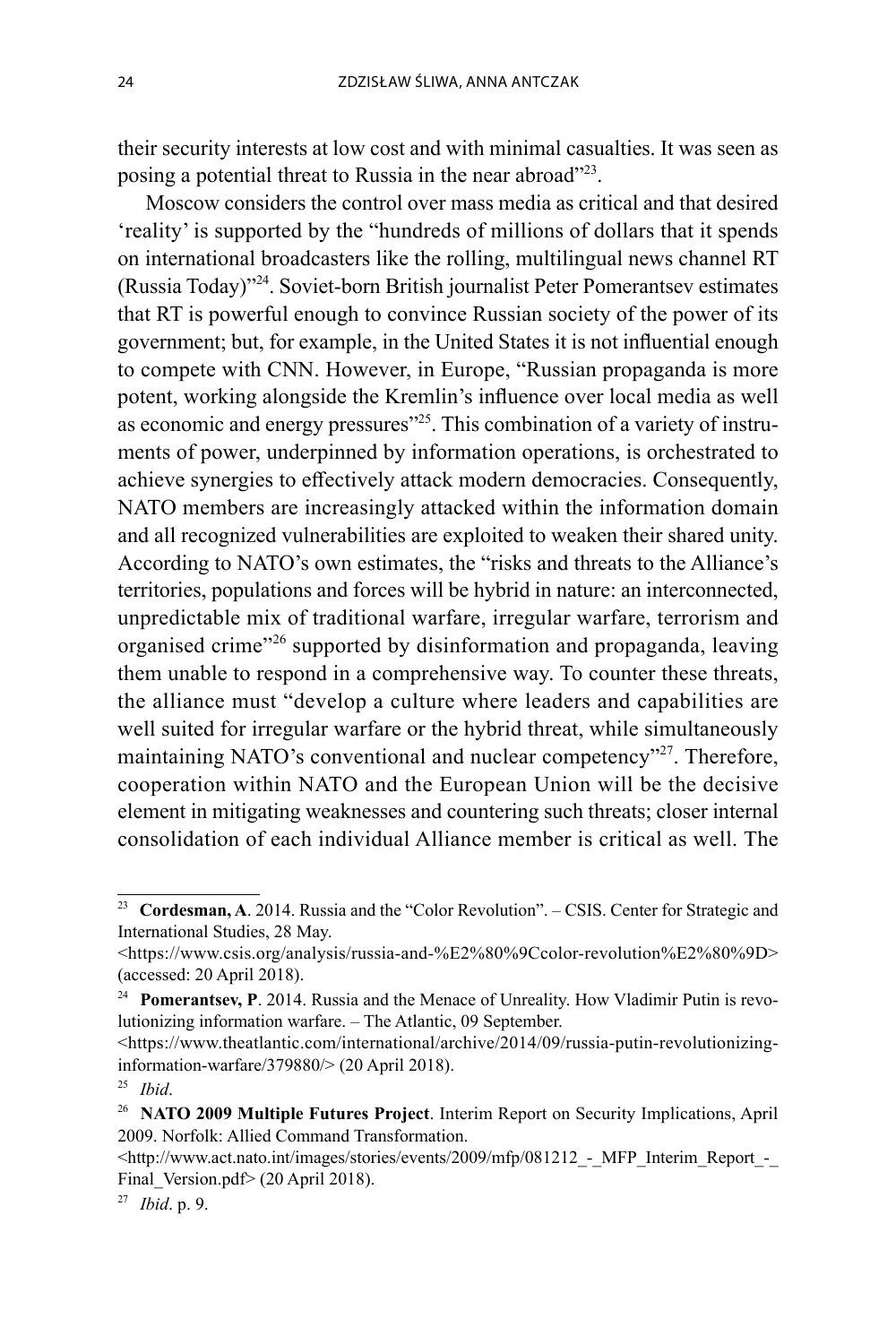smaller nations, e.g. the three Baltic states and Poland, are under considerable pressure and too weak to face a complex threat alone. Therefore, it is important for the Alliance to understand that "first, we accept the fact that such external democratic propaganda can be used as a weapon, that what we are dealing with here is psychological warfare, and that we must adapt ourselves to the enemy's train of thought; and that, proceeding from there, the people that we subject to our propaganda are not those whom we want to see become democratic but whom we want to defeat"<sup>28</sup>. This requires the development of strategy and tools to counter disinformation and propaganda in order to avert any devastating effects on sovereign nations.

Russia's 2014 Military Doctrine recognised the West as a threat. As one of the major external threats, the doctrine acknowledges the "build-up of the power potential of the North Atlantic Treaty Organization (NATO) and vesting NATO with global functions carried out in violation of the rules of international law, bringing the military infrastructure of NATO member countries near the borders of the Russian Federation, including by further expansion of the alliance"<sup>29</sup>. It also mentions the danger of deploying military capabilities close to borders, deployment of "strategic missile defence systems" and territorial claims toward the Russian Federation. As a result, Moscow issued a warning in the form of its updated definition of war: "a war pursuing limited military-political objectives when military actions take place within the borders of the warring states and affect mainly the interests (territorial, economic, political, etc.) of these states"<sup>30</sup>. The two categories of local wars apply to the three Baltic states and Poland, because the deployment of NATO troops on their territories is not acceptable for Moscow. On the other hand, the narrative of the West posing a direct threat to Russia by deploying combat forces close to its national borders is useful for Russian domestic information operations to convince its population that military investments are necessary and strong leadership is justified. In addition, the doctrine highlights the importance of the information space, as the tendency to shift military risks and threats to that space is related to influencing internal affairs<sup>31</sup>. That would enable exploiting all available communication technologies against the Russian population, especially younger generations, to undermine their values and to provoke tensions, radicalism, and extremism, but also to

<sup>28</sup>**Ellul** 1965, p. 244.

<sup>&</sup>lt;sup>29</sup> Military Doctrine of the Russian Federation 2014, section 12a.<br><sup>30</sup> *Ibid.*, section 8f.

<sup>31</sup> *Ibid*., section 11, 12 l, 13c.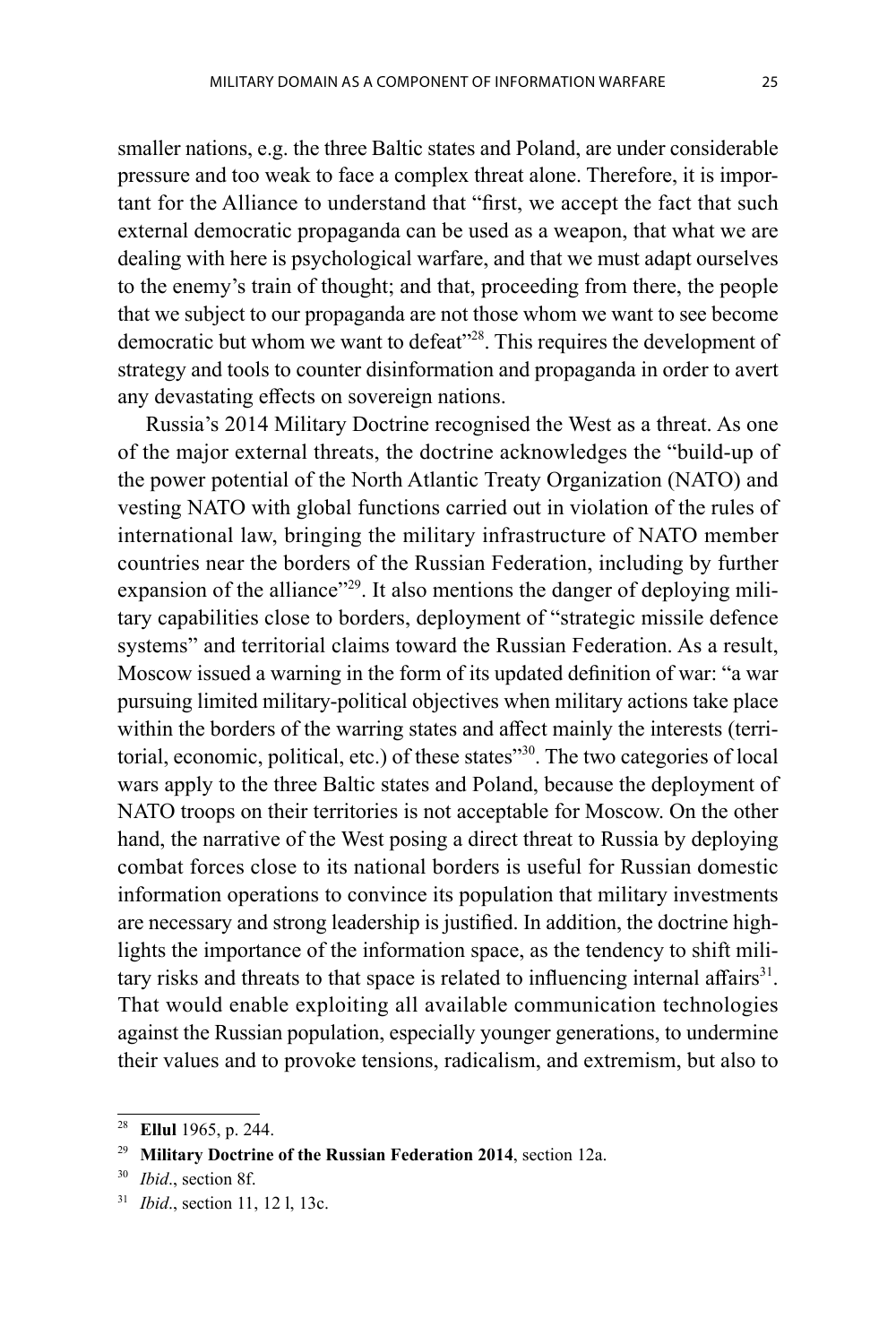instigate the establishment of illegal armed formations within Russia or its allies. With regard to its allies, the doctrine mentions the Collective Security Treaty Organization  $(CSTO)^{32}$  that includes Belarus that shares borders with NATO countries and is of special importance to Russia due to its geostrategic location.

In general, the existence of a common threat has a strong unifying power within societies, especially when it is underpinned by historical memory and constant media campaigns taking advantage of all possible broadcasting channels subordinated to the central government. Therefore, it is reasonable to assume that the build-up of military capabilities and the concentration of the military's top units in the West Military District (WMD) will continue as Russia's key message within the information domain. It is related to the information warfare focused on Eastern Europe and even on "High North, the region above the Arctic Circle"<sup>33</sup>. Russia's Minister of Defence, Sergey Shoygu, has clearly declared to other nations that "we set quite a significant pace in our conquest of the Arctic", and as a result "we will have deployed the majority of our forces in the region, from Murmansk to Chukotka<sup>334</sup>. Nevertheless, the WMD will remain one of Russia's priorities as it is simply needed by the state now and even more so in the future. In 2015, General Gerasimov estimated that "the main effort of the Ministry of Defence will be to enhance the combat capacity of the armed forces, with a strong focus on the Crimean, Kaliningrad and Arctic concentrations"<sup>35</sup>; and that focus could also be seen during the 2017 military exercises. What is more, the importance of Russia's Kaliningrad exclave between Lithuania and Poland, was highlighted quite often during major military exercises, in particular by the deployment of mobile short-range ballistic missile system 9K720 'Iskander' (in SS-26

<sup>&</sup>lt;sup>32</sup> Collective Security Treaty Organization, established in 2002, is an intergovernmental military alliance comprising Russia, Armenia, Belarus, Kazakhstan, Kyrgyzstan, and Tajikistan.

<sup>33</sup>**Sloggett, D**. 2015. Arctic Ambitions. – Air Force Monthly, January, p. 47.

<sup>&</sup>lt;sup>34</sup> Petrov, A. 2014. Russian Bases to Span Entire Arctic Border by End of 2014. – RIA Novosti, 21 October.

<sup>&</sup>lt;http://rt.com/news/197936-russia-arctic-military-shoigu/> (accessed: 17 March 2018).

<sup>35</sup> For the priorities, see: **Bender, J**. 2015b. Russia Is Constructing An Arctic Stronghold 30 Miles From The Finnish Border. – Business Insider, 14 January. <http://www.businessinsider.com/russian-arctic-base-miles-from-finnish-border-2015-1#ixzz3OtUu9PXr> (accessed: 15 April 2018) and

**Bender, J**. 2015a. Russia Is Reinforcing 3 Crucial Geopolitical Frontlines. – Business Insider, 13 January.

<sup>&</sup>lt;http://www.businessinsider.com/russia-reinforcing-geopolitical-frontlines-2015-1> (accessed: 15 April 2018).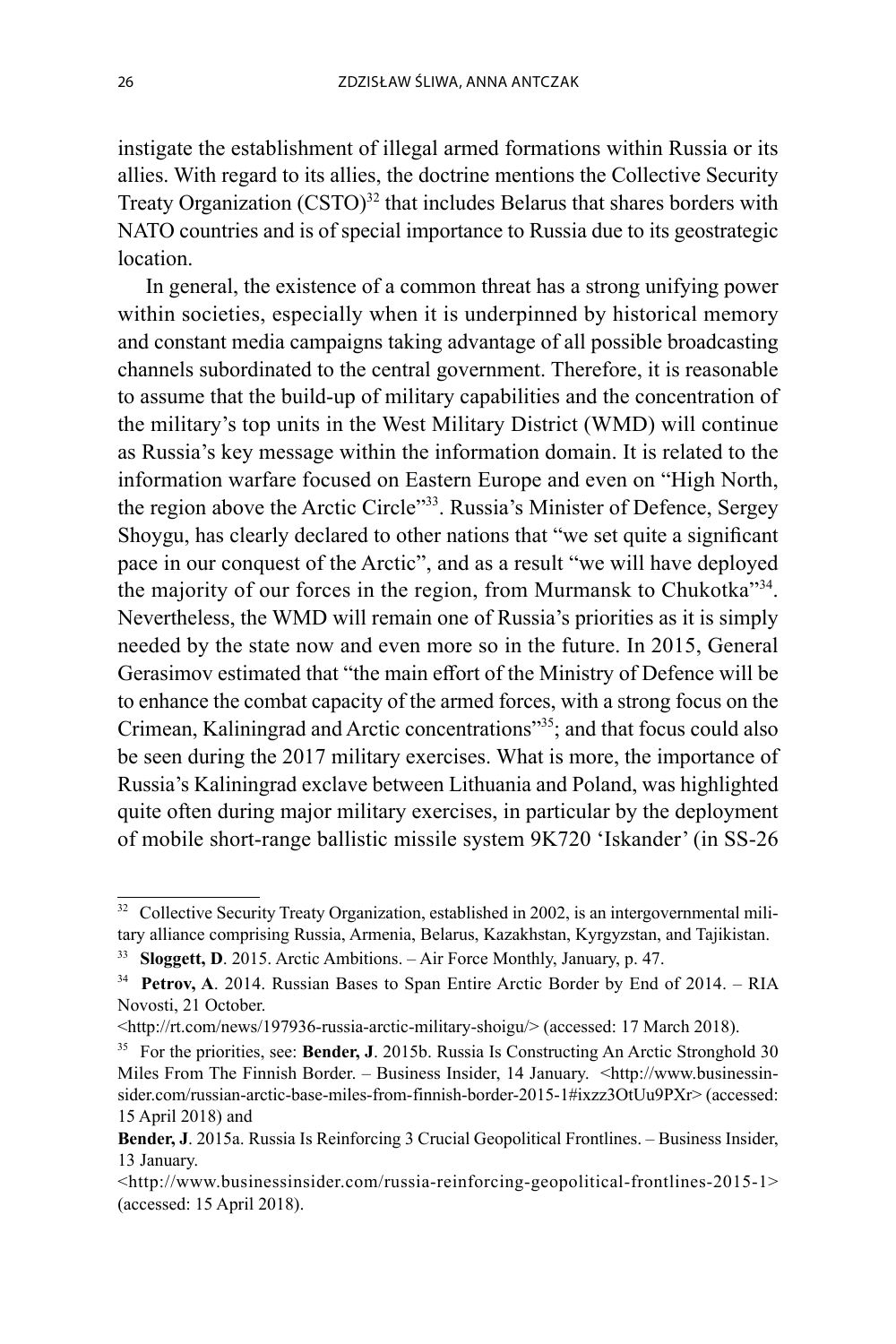'Stone'), capable of carrying nuclear warheads, and also by the persistent violation of air spaces and the Economic Exclusive Zones of Estonia, Latvia and Lithuania. Additionally, it constitutes a part of the anti-access/area denial (AA/AD) concept and the consistent display of actual capabilities able to deny NATO freedom of movement and flow of reinforcement in case of rapid aggression, which would give Russia enough time to achieve limited operational objectives. According to Stephen Blank, "it would be relatively easy for Moscow to launch an invasion during one of its vaunted snap exercises without the United States detecting it in time"<sup>36</sup>. What is more, all activities and decisions are skilfully supported by mass media, demonstrating military capabilities and political will.

The AA/AD potential enlargement must be acknowledged, as "Russia would be capable of not just sealing off the Baltic states in the 'bubble' that covers air, sea and land dimensions, but also of fiercely contesting other spaces of critical importance to military operations  $-$  in the electromagnetic spectrum, cyberspace, and even outer space (by using anti-satellite capabilities)"37. By reinforcing the Kaliningrad exclave, occupying Crimea and developing Arctic capabilities, Russia is enhancing its AA/AD shield contributing to "an increasingly unpredictable and unstable Euro-Atlantic security environment. In response, NATO has taken defensive measures to protect and assure its members and will continue to do so as long as necessary"38. This constant demonstration of capabilities is an integral part of information warfare, inciting fear and ambiguity and undermining the will of some Western nations to engage with Russia. Estonia, Latvia and Lithuania have been recognized as possible areas that could be the next targets for annexation, according to Russia's international policy of using military power as a tool. The Chief of Staff of the Estonian Defence Forces, Lieutenant General Riho Terras, has expressed it very directly stating that "in the long term, Russia's wish is to bring the Baltic Sea and the passages leading to it more and more under its control, and to control it much like it

**Blank, S.** 2016. Counting Down to a Russian Invasion of the Baltics. – Newsweek, 01 December. <http://www.newsweek.com/counting-down-russian-invasion-baltics-414877> (accessed: 20 March 2018).

<sup>37</sup>**Clark, W.; Luik, J.; Ramms, E.; Shirreff, R**. 2016. Closing NATO's Baltic Gap. Tallinn: International Centre for Defence and Security, pp. 12–13.

<sup>&</sup>lt;https://icds.ee/closing-natos-baltic-gap> [**Clark** *et al*. 2016]

<sup>38</sup> NATO 2016 **The Secretary General's Annual Report 2015**. 2016. Brussels: NATO, p. 19. <https://www.nato.int/cps/en/natohq/topics\_127529.htm>.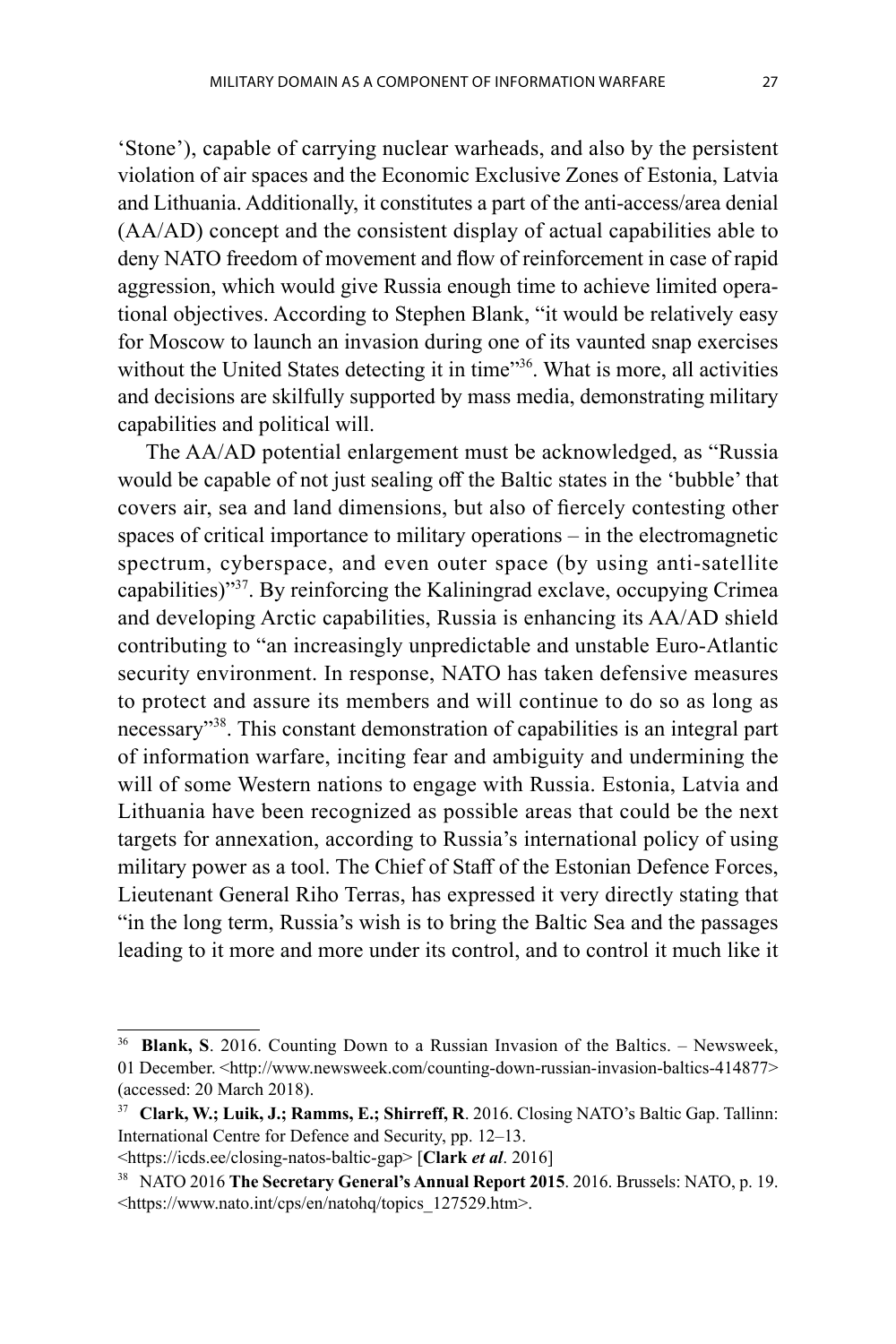does the Black Sea"39. According to former Estonian Minister of Defence, Hannes Hanso, this kind of behaviour is a reason "to keep our eyes open in the air, on the water, and everywhere else<sup>"40</sup>.

Douglas Barrie from the International Institute for Strategic Studies has stated that "following Russia's annexation of Crimea in 2014, the assessment of Moscow's military modernisation and its introduction and deployment of improved conventional systems has been increasingly accompanied by voices within NATO cautioning that an anti-access/area denial (A2/AD) strategy was not just a consideration for the Asia-Pacific or the Gulf regions. In addition to Crimea, the Baltic region is vulnerable or suited – depending on perspective – to such an approach. Senior NATO officials, including General Philip Breedlove, the Supreme Allied Commander Europe, and General Frank Gorenc, Commander of Allied Air Command, have raised concerns over AA/AD in a European context during 2015"41. One example could be the potential advantage to be gained by occupying the Estonian island of Saaremaa to complete the AA/AD shield; thus, isolating the three Baltic countries entirely, while also endangering Sweden and Finland. The threat perception is present in the region and there is a clear understanding that the isolation threat is a real one. Consequently, it is of vital importance to deter Moscow from annexing any part of the Baltic region because fighting back to regain those territories and to restore independent nations would be extremely costly and time-consuming.

## **3. The Role of Military Might in Supporting Information Warfare**

Moscow has been using the 'hybrid' approach very skilfully, focusing on the comprehensive use of political and military domains, supported by the fostering of constant uncertainty regarding its military intentions and developments. The ongoing nature of its exercises and large-scale mobilizations is

<sup>39</sup> **Terras: Russia demonstrating wish to control Baltic Sea area** 2016. – Eesti Rahvusringhääling, 07 October. <http://news.err.ee/v/news/2bd72ff4-396e-4e61-897a-d8bfe903e6c8/terras-russia-demonstrating-wish-to-control-baltic-sea-area> (accessed: 21 February 2018). <sup>40</sup>*Ibid*.

<sup>&</sup>lt;sup>41</sup> Barrie, D. 2016. Douglas Barrie: Russia and anti-access/area-denial capabilities. - Military Balance Blog. International Institute for Strategic Studies, 08 February 2016.

<sup>&</sup>lt;http://www.iiss.org/en/militarybalanceblog/blogsections/2016-629e/february-f0ed/russiaand-anti-access-area-denial-capabilities-9b3e> (accessed: 22 February 2018).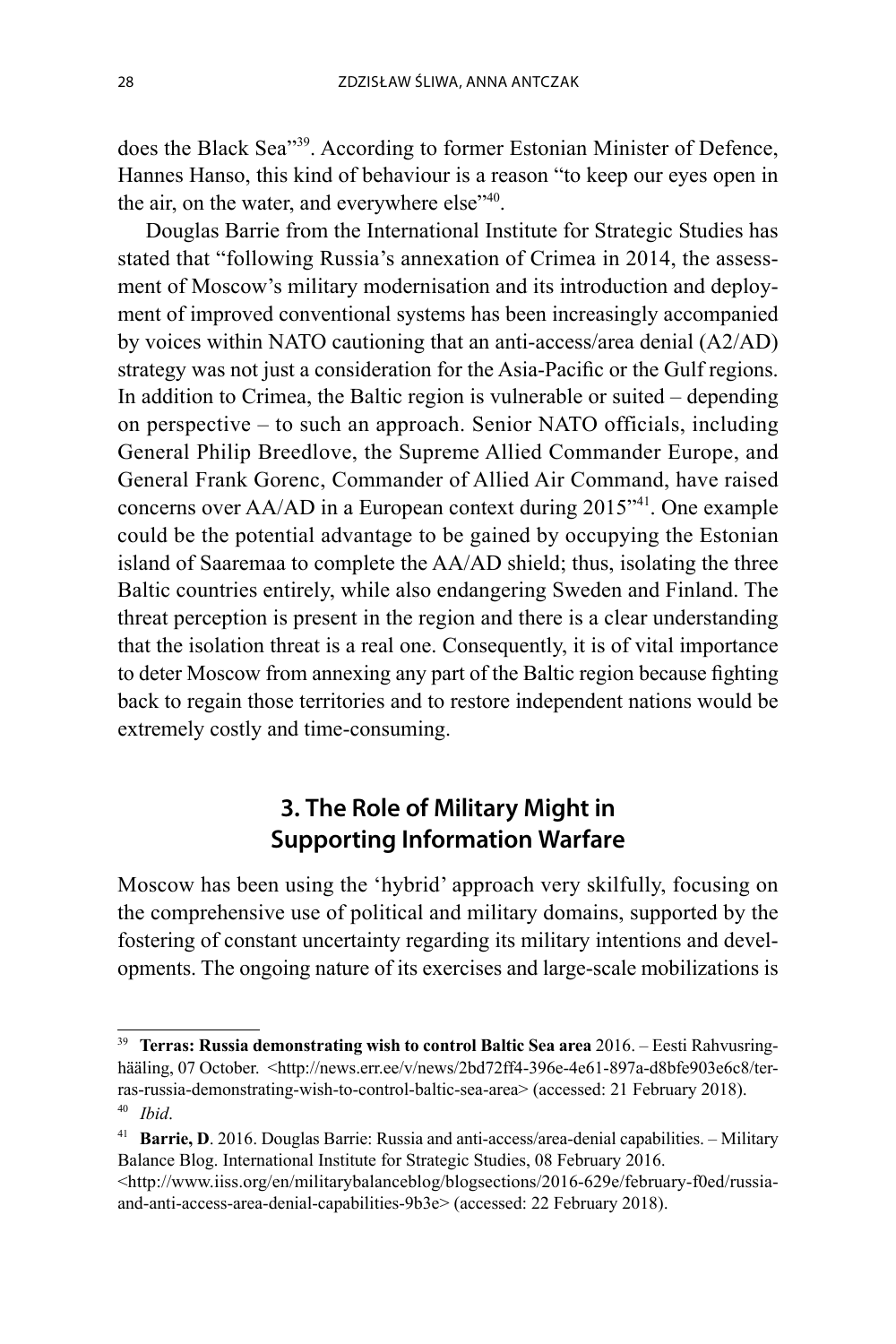a means to maintain pressure on the West and convince the Russian population that the country is powerful enough to ward off aggression. This strategy is constantly verified and trained in the framework of snap exercises with the goal of conducting all types of operations, including those of a 'hybrid' nature. Such strategic thinking has the potential to facilitate a comprehensive multi-institutional approach and "if implemented as planned – should greatly improve Russia's speed of reaction and information exchange, assisting in honing its coordinated capabilities for hostile action still further<sup>342</sup>. The remodeling of Russia's military command and control system was done through the establishment of four military districts to respond to the evolving security situation resulting from the collapse of the Soviet Union and to

redirect the military structure toward new threats. The renewed quality of Russia's command and control system, as well as the modernization of its armed forces, has been recognized by other nations and there is no intent or attempt to challenge Russia in a conventional manner. The Kremlin is aware that a military attack is unlikely and is more concerned about other countries utilizing non-conventional approaches against it. This could include a foreign attempt to instigate a 'colour revolution'. Furthermore, NATO is in essence a defensive security organization, meaning it will never attack Russia and this fact is recognized by both sides. However, that does not stop Moscow from provoking and challenging the Alliance. Viljar Veebel, a researcher at the Baltic Defence College, estimates that "Russia's general aim is to devalue NATO's credibility and to increase Russia's negative 'bargaining power' in the international arena, as well as to respond to any regional initiatives of the Alliance with its own respective activities and interventions<sup>743</sup>.

In addition, Russia has also been modifying its defence force structure, after revising the initial focus on the creation of independent and more powerful battalion task forces and brigades subordinated to military districts. This was exemplified by the recreation of the 1<sup>st</sup> Guards Tank Army in the West Military District, reorganization of the  $20<sup>th</sup>$  Army and the decision to create three new divisions based on existing combat, combat support and combat service

<sup>42</sup>**Giles, K**. 2016. Russia's 'New' Tools for Confronting the West Continuity and Innovation in Moscow's Exercise of Power. March 2016. London: The Royal Institute of International Affairs Chatham House, pp. 26–27.

<sup>&</sup>lt;https://www.chathamhouse.org/publication/russias-new-tools-confronting-west> (accessed: 22 February 2018).

<sup>43</sup>**Veebel, V**. 2018. NATO options and dilemmas for deterring Russia in the Baltic States. – Defense Studies, Vol. 12, Issue 2, p. 230. [**Veebel** 2018]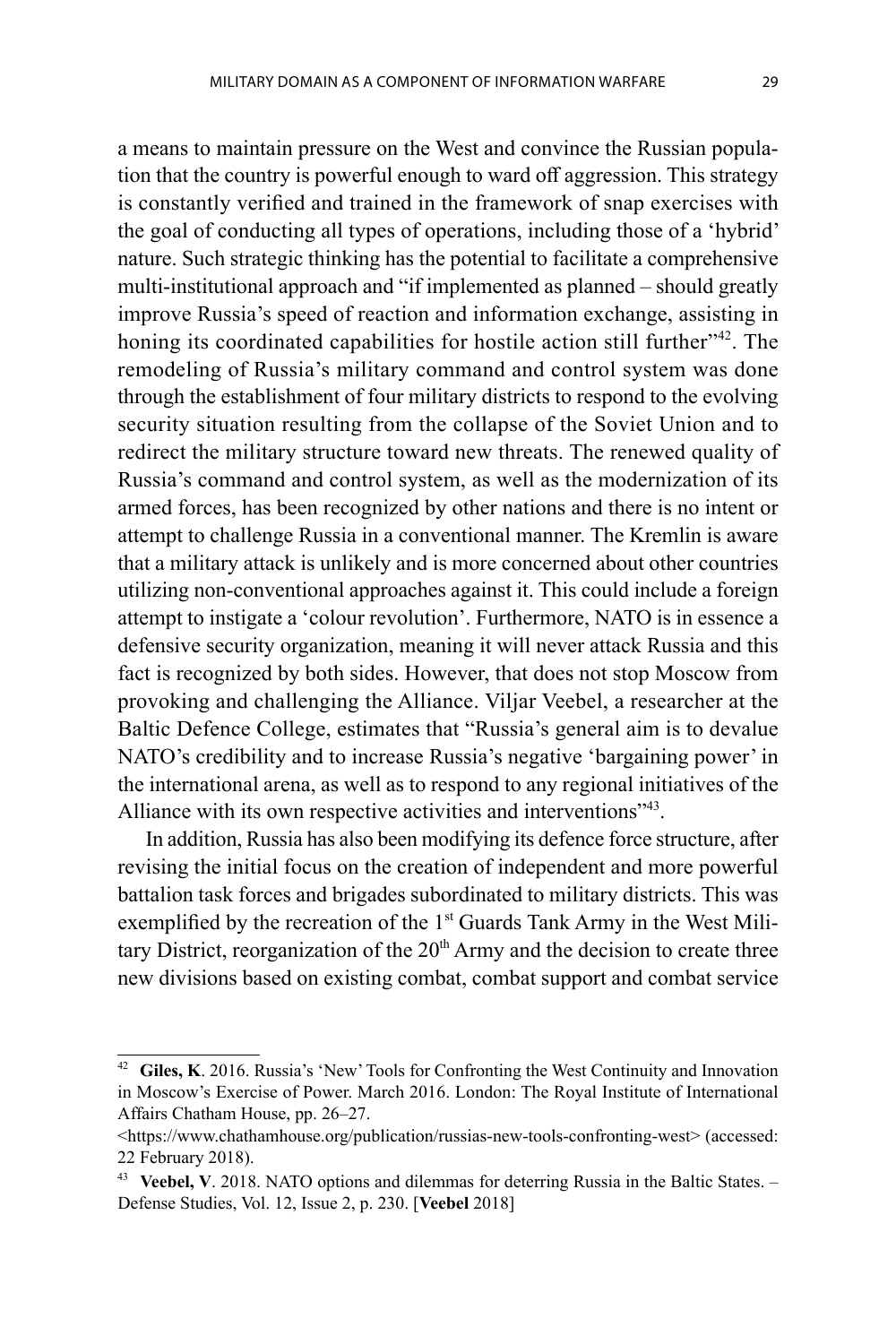support units<sup>44</sup>. These developments indicate that Russia's military reform is ongoing and the lessons learned from the snap exercises are implemented to establish structures that meet expectations and operational needs. One of the conclusions of the snap exercises was that brigades do not possess enough combat power and as such, are not able to conduct independent operations in separate avenues of approach. The solution was the professionalization of the armed forces in order to reduce reliance on conscripts and to shift toward contract non-commissioned officers, in conjunction with more time spent during exercises to train soldiers and to consolidate units. Large-scale exercises such as Zapad or Caucasus have proven to be well-suited for that purpose. Nevertheless, the issue is still the optimal number of qualified candidates for military service and dealing with competition as the newly created National Guard has similar needs. The scenarios and scale of the snap exercises have surprised Western observers, as they have incorporated nuclear strike options, as well as rapid deployment and concentration of forces not only within a single military district but also across districts throughout the vast territory of the country. Moreover, the deployment of air and land force units to Syria proved that Russia's force projection capabilities are growing; and although these capabilities are limited compared to the U.S., they surpass those of European nations. All these developments are supported, despite Russia's dire economic situation, by consistent funding and the commitment of the national leadership to keeping the pace of this modernization campaign. The creation of the National Guard supports the concept of nonlinear war or hybrid warfare, recognising that in case of hostilities the entire Russian territory would be under attack using a variety of capabilities. In that case, the National Guard would be responsible for ensuring territorial defence and the security of critical infrastructure, allowing the armed forces to engage the enemy with full combat power.

Russia used its armed forces as a component of information warfare at the end of August 2016 when the unexpected verification of combat power units<sup>45</sup> was used as a demonstration against the outcome of NATO's Warsaw

<sup>44</sup> For a more detailed discussion see: **Carik, J.; Sivinckij, A**. 2016. Беларусь в контексте противостояния Россия–НАТО. Minsk: Центр стратегических и внешнеполитических исследований (Center for Strategic and Foreign Policy), c. 5–9.

<sup>45</sup>**Внезапная проверка объявлена в трех военных округах, Северном флоте, ВКС и B** $\text{BB}$  2016. – Tass News Agency, 25 August.  $\text{http://tass.ru/armiya-i-opk/3565111>(accessed: 10000)$ 12 April 2018).

**Putin orders snap checks in Russian armed forces August 25–31**. – Tass News Agency, 25 August 2016. <http://tass.com/defense/895849> (accessed: 12 April 2018).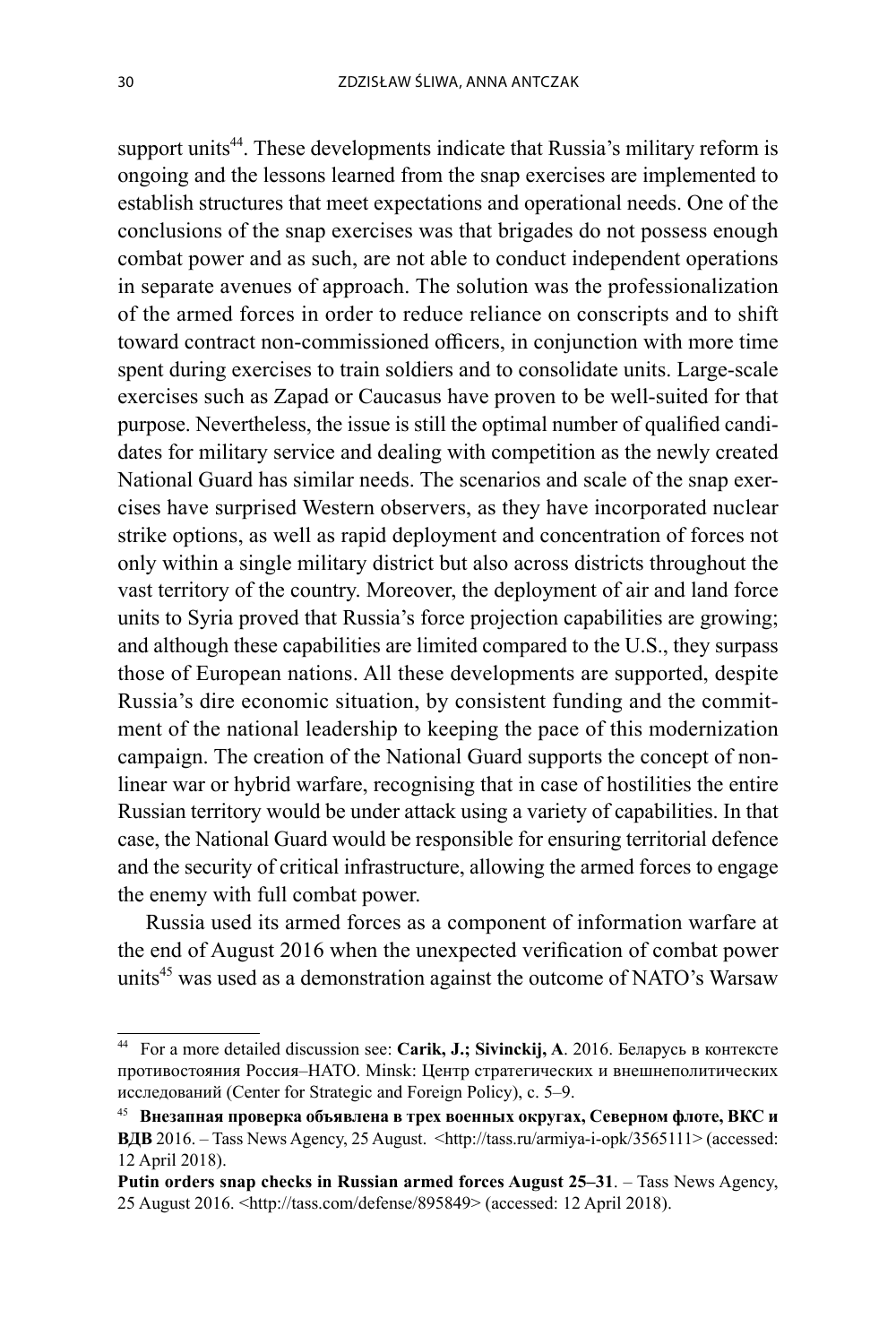Summit and the Alliance's decision to deploy four battalions to Eastern Europe. The scale of Russia's snap check exercises was to prove that the deployment of multinational battalions constitutes a minor combat power compared to the Kremlin's readiness to mobilize not only military but also non-military capacities in a short time to conduct large-scale operations to achieve the desired end state. From 25 to 31 August, selected units from Russia's three military districts (Central, Western, Southern MDs), the Northern Fleet, Aerospace Forces and Airborne Troops were put into full combat readiness. It was also a precondition for the strategic level commandstaff exercise of the Southern Military District codenamed "Caucasus 2016", in which some 12,500 troops, supported by aviation and heavy equipment, took part. Soon after, in the beginning of October 2016, it was followed by another large-scale four-day exercise to verify the capacity of Russia's civil defence. The involvement of as many as 200,000 emergency personnel and the co- operation of 40 million civilians nationwide was a test to coordinate a variety of services in emergency scenarios suited for the levels of threat assessment for specific regions. The aim was to be "properly prepared in the event of a nuclear, chemical and biological attack from the West<sup>746</sup>. This comprehensive approach to operations involving all national assets is supported by the newly created Russian National Defense Control Center<sup>47</sup> (NDCC), comparable to the wartime *Stavka*48 from the past.

The nuclear aspect was incorporated during many exercises within overall scenarios or just as snap exercises of nuclear strategic forces. This is in line with Russia's 2014 Military Doctrine, which describes nuclear capabilities as an "important factor of preventing an outbreak of nuclear military conflicts involving the use of conventional arms"<sup>49</sup>. The challenge is that nuclear power could be employed in both a large-scale war and in a regional

<sup>46</sup>**Payton, M**. 2016. Russia launches massive nuclear war training exercise with '40 million people'. – The Independent, 05 October.

<sup>&</sup>lt;https://www.independent.co.uk/news/world/europe/russia-nuclear-weapon-training-attackradiation-moscow-vladimir-putin-a7345461.html> (accessed: 12 April 2018).

<sup>47</sup> Also known as National Defense Management Center (Russian: *Национальный центр управления обороной Российской Федерации*) is the supreme command and control center of the Russian Ministry of Defense and the Russian Armed Forces. **Vladimir Putin's massive, triple-decker war room revealed. – Washington Post, 21 November 2015**.

 $\langle \text{https://www.washingtonpost.com/news/worldviews/wp/2015/11/21/vladimirputins-massive-} \rangle$ triple-decker-war-room-revealed> (accessed: 03 March 2018).

High command of the armed forces in the Russian Empire and the Soviet Union.

<sup>49</sup> **Military Doctrine of the Russian Federation 2014**, para 16, 21c, 27.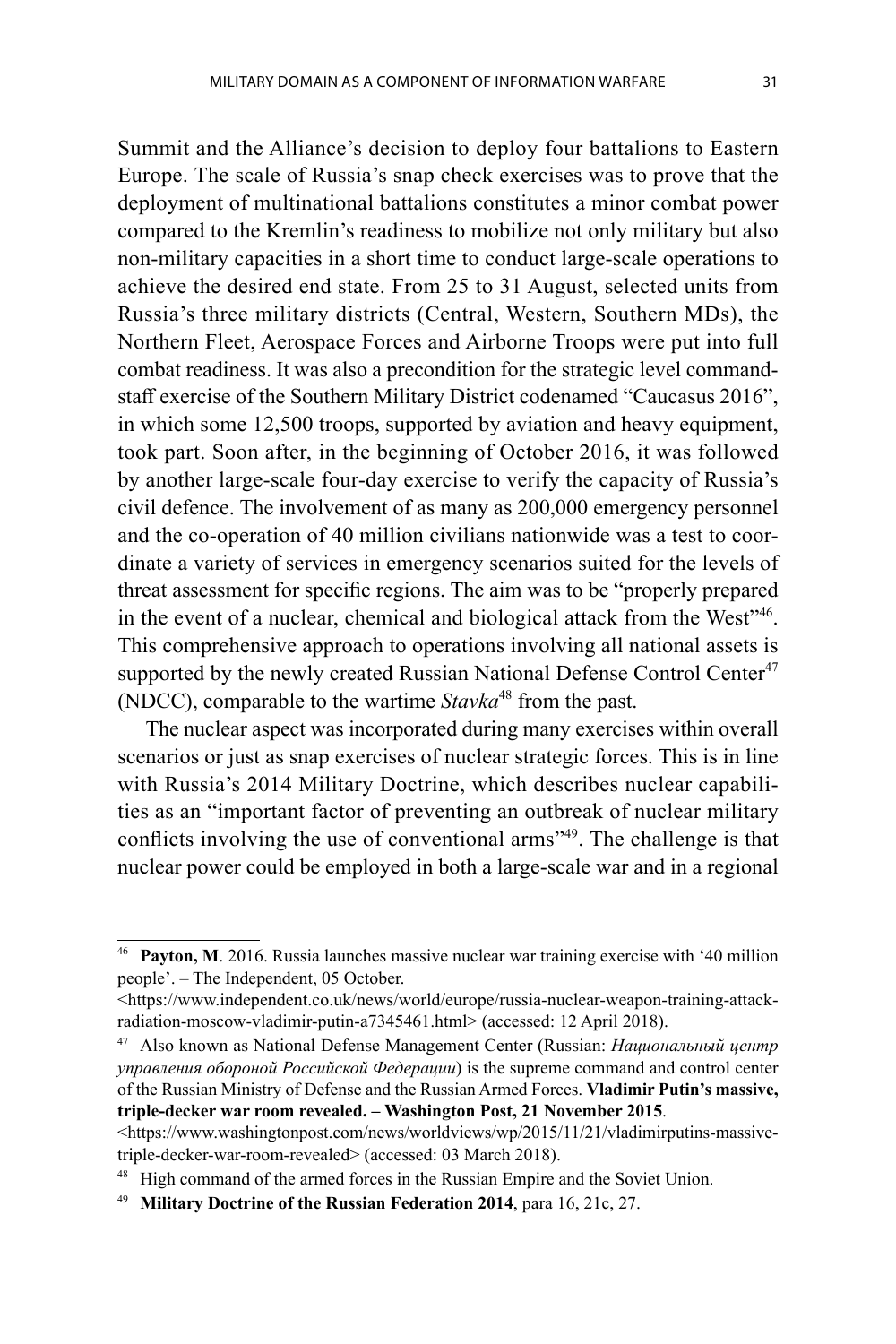war. Therefore, the nuclear deterrence factor plays a substantial role, having been revealed during military drills that indicate the readiness of the nuclear triad and the existence of political will to use such a weapon when necessary. Additionally, it was visible, but not officially proven, that during Zapad 2009 (and according to Polish newspaper *Polska Times* also in 2013) a "preemptive nuclear attack on Warsaw is among the variants of the [Russian military] exercises $"50$ . Although not confirmed, the message is part of the information warfare causing some concerns, especially considering that the Zapad 2009 exercise took place shortly after the 2008 August War in Georgia and the Caucasus 2016 was conducted shortly before the war in Ukraine. It could be read as a warning in response to any decisive actions from NATO and Western nations towards Russia. In that context, it is important to consider the Russian presence in Syria as it enabled to demonstrate its capabilities, although limited, to deploy troops at short notice out of the country using air and naval assets. It was also a presentation of new weapons systems and offered the opportunity to test them in combat along with verifying tactics in asymmetric and conventional confrontation. Newly developed Unmanned Ground Vehicles (UGVs) were tested there in real combat conditions to gain experience for further development, and the 'Uran 6' UGV complex was tested in mine clearing operations in North Caucasus and Palmyra.<sup>51</sup> There is unconfirmed information about the use of the UGVs 'Platforma-M' and 'Argo' in combat, and if true, it would be a step toward their broader use by the armed forces.

## **4. Zapad 2017 as Part of Information Operations**

Military exercise Zapad 2017 demonstrated Russia's interest to preserve its influence in its so-called "near abroad" as the exercise scenario was directed towards Belarus. It was also a message to Western nations that Belarus is and will remain within Russia's sphere of influence. For the Baltic nations, it demonstrated that Russia has proven capacity to employ and deploy significant military capabilities at short notice to both isolate and conquer the Baltics

<sup>50</sup>**Polska Times: Belarus to rehearse nuclear attack on Warsaw** 2013. – UDF.BY, 05 April. <https://udf.by/english/news-subjects/77732-polska-times-belarus-to-rehearse-nuclear-attack-on-warsaw.html> (accessed: 23 April 2018). [**Polska Times** 2013]

<sup>51</sup>**Warriors of Steel: Meet Russia's Robot Army** 2016. – Sputnik News, 29 May.

<sup>&</sup>lt;https://sputniknews.com/military/201605291040446567-russian-battle-robots-video/> (accessed: 22 April 2018).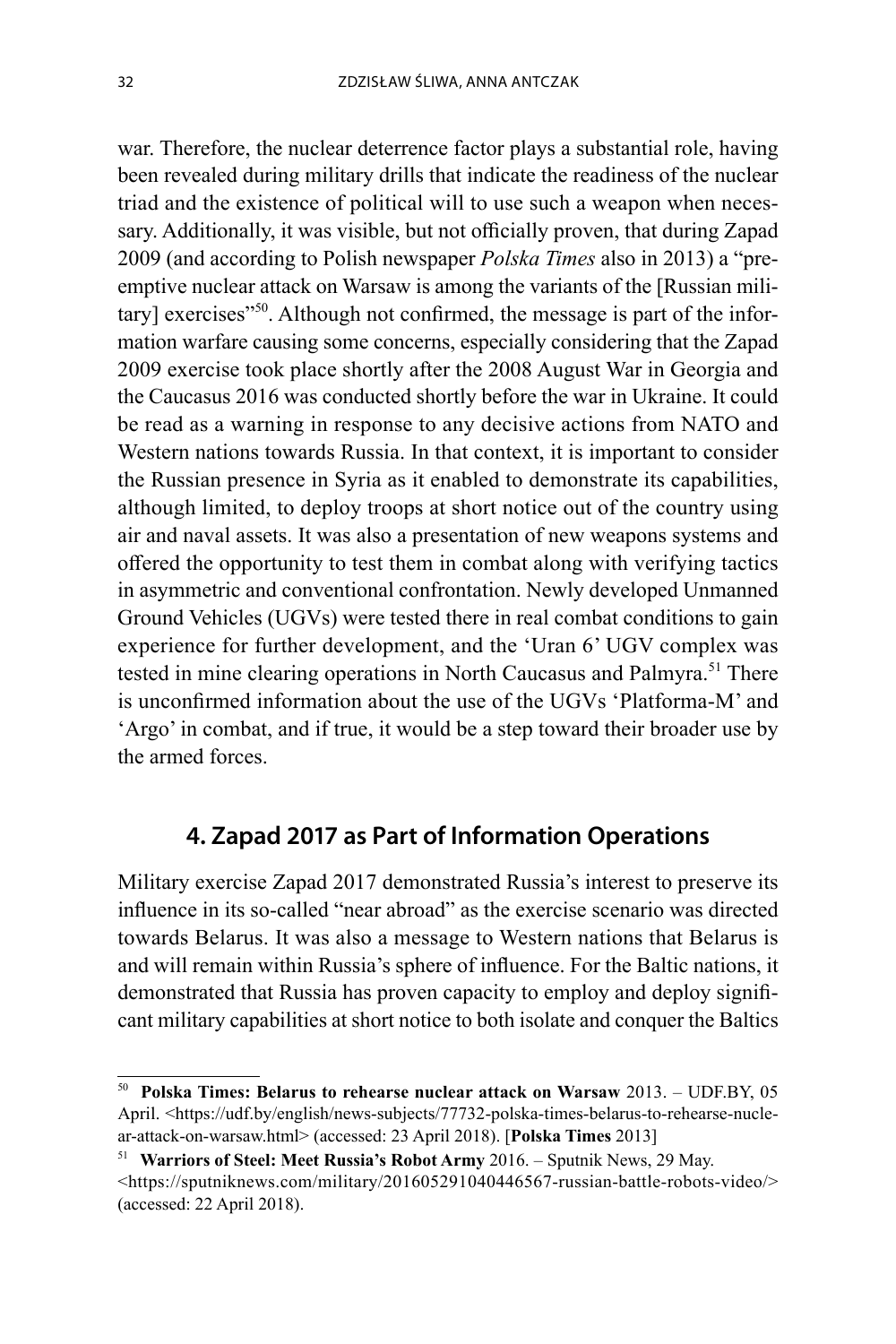before NATO would be ready to act decisively enough to counter such an attempt. Furthermore, it is significant that the territories of Poland, Latvia and Lithuania were included in the exercise scenario as a source of threat, leading to the destabilization of the scenario's fictional country that was set within Belarusian borders. That type of scenario is not new: as early as October 2013, during the Collective Security Treaty Organization  $(CSTO)^{52}$  exercise "Unbreakable Brotherhood 2013", illegal groups infiltrated a fictional CSTO member 'Uralia'. The conflict originated from "historical territorial, interethnic and religious contradictions as well as economic ones<sup>"53</sup>. It enabled testing antiterrorist scenarios and later, for the concentration of troops close to the Ukrainian border, to practice that scenario in combat<sup>54</sup>. This military scenario is not likely now, but following Gerasimov's 'new generation warfare' concept<sup>55</sup>, the threat still exists and refers to non-military instruments of power<sup>56</sup>. Russia's military exercise Zapad 2017 served to pressure Eastern Europe into acknowledging that Belarus can potentially be used as a staging area for military operations, which would significantly complicate NATO's defence abilities and put Poland in a very vulnerable geostrategic position. The challenge is that Russia maintains its right to use nuclear assets not only to respond to a nuclear attack but also "in the event of aggression against the Russian Federation with the use of conventional weapons when the very existence of the state is in jeopardy"<sup>57</sup>.

The Zapad 2017 exercise comprised several dimensions: it was part of a continued response to NATO's activities in the vicinity of Russia's borders; it arose from the need to preserve its influence in its own neighbourhood, namely Belarus; and to maintain pressure on the Baltic nations and Poland. The Zapad 2017 exercise scenario officially recognized the threat of a "colour revolution" in the north-west part of Belarus. The radical elements were supposed to come from the current territories of Poland, Lithuania and

<sup>&</sup>lt;sup>52</sup> Collective Security Treaty Organization, established in 2002, is an intergovernmental military alliance comprising Russia, Armenia, Belarus, Kazakhstan, Kyrgyzstan, and Tajikistan.

<sup>53</sup>**Kocera, J**. 2013. CSTO Peacekeepers Drill in Russia, Preparing For What? – Eurasianet, 9 October. <https://eurasianet.org/s/csto-peacekeepers-drill-in-russia-preparing-for-what> (accessed: 21 March 2018).

<sup>54</sup>**Stróżyk, J**. 2017. Zapad 2017 – kolejne antynatowskie ćwiczenie SZ Rosji. – Fundacja Stratpoints, pp. 2–3.

<sup>55</sup>**Герасимов** 2013, *op. cit.*

<sup>56</sup> NATO recognizes four national instruments of power: military, political, economic, and civil – MPEC. See: **Allied Command Operations** 2013, pp. 1–9. 57 **Military Doctrine of the Russian Federation 2014**, para 27.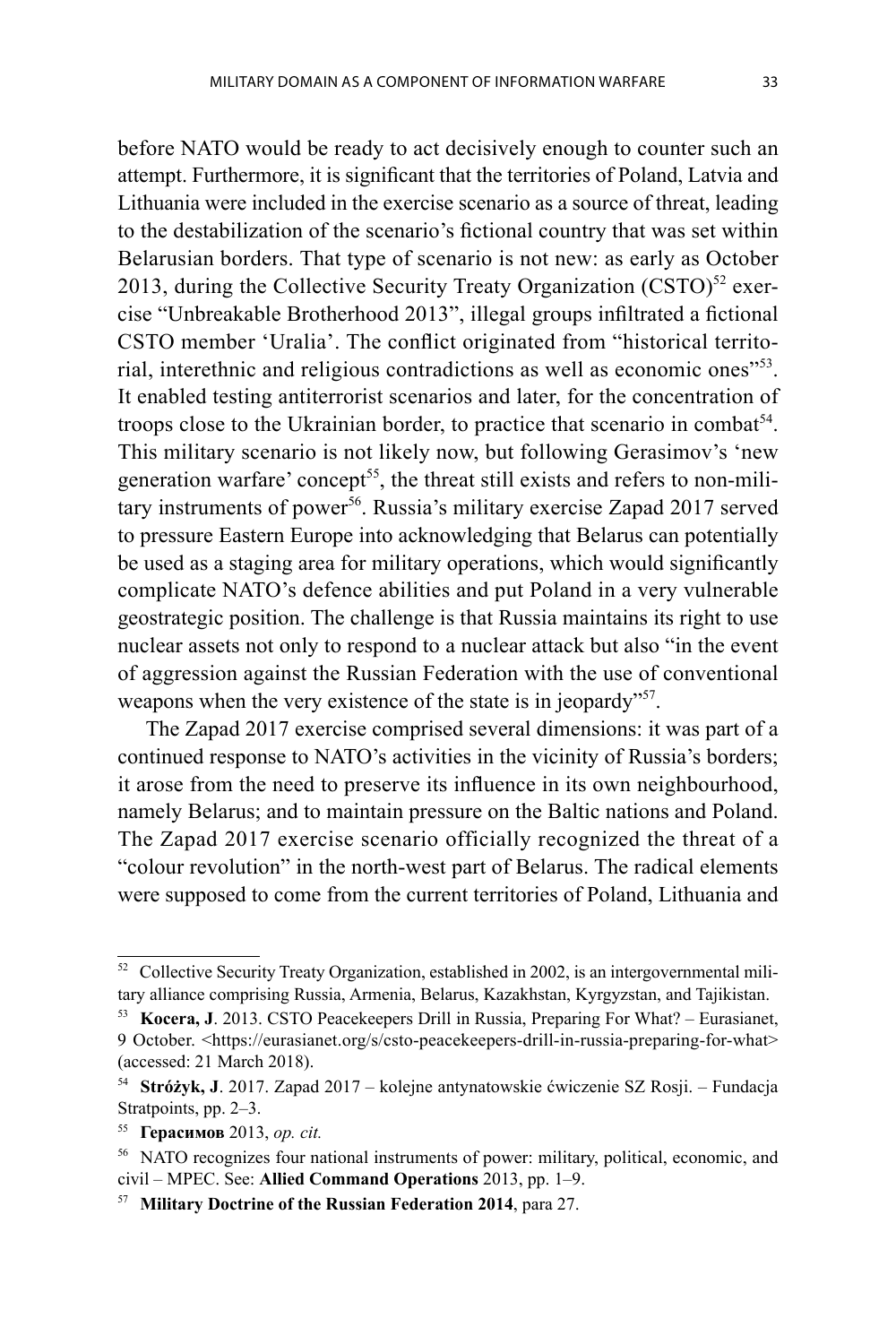Latvia and for that purpose, fictional countries were created there as part of the scenario. Politically, this sent a clear message that these nations are recognized as unfriendly towards Moscow. According to the assessment by Stanislaw Koziej, the former head of the National Security Bureau of Poland, "the location of military exercises is always a form of political declaration"<sup>58</sup>. Another important element was the clear message aimed at the leadership of Belarus, indicating that Russia will never give up that important nation nor allow it to close ranks with the West. From a geostrategic point of view, it would put Russia in a vulnerable situation, allowing NATO and the EU to encircle its western border. Consequently, Kaliningrad's role would be significantly complicated and its military significance diminished, causing Russia to lose face, thus thwarting its drive to reinstate itself as a great power. The exercise showed that, in the framework of the CSTO charter, Moscow is in a position to support Minsk "in the spheres of protection of state frontiers"<sup>59</sup>, based on the interpretation of that agreement.

The Zapad 2017 exercise put pressure on Eastern Europe by demonstrating Russia's military capabilities and readiness to initiate operations at short notice. Although the focus of the attention was on the Belarusian aspect of the drills, most of the major deployments during Zapad 2017 were conducted in the Western Military District and in the Arctic $60$ . The official statements focused on the Belarusian leg of the overall drills and it was an important component of information warfare, especially as "it is much more advantageous to use Belarus as a springboard for constant escalation of the situation at the borders with the EU and Ukraine"<sup>61</sup>. The message of using Belarus as the exercise area was accepted by academics and the real scale was adjusted after the exercise to include the extent of activities conducted in the Western Military District and the Arctic. One important factor was

<sup>58</sup>**Polska Times** 2013, *op. cit.*

<sup>59</sup>**Charter of the Collective Security Treaty Organization**, para 8.

<sup>&</sup>lt;http://www.odkb-csto.org/documents/detail.php?ELEMENT\_ID=1896> (accessed: 23 April 2018).

<sup>60</sup> For example see: **Stormark, K**. 2017. Russian forces exercised attack on Svalbard. – AldriMer.no, 18 October.

<sup>&</sup>lt;https://www.aldrimer.no/russian-forces-exercised-attack-on-svalbard/> (accessed: 23 October 2017).

<sup>61</sup>**How to run Zapad-2017 with 13 000 people: To dispel Russian propaganda theories** 2017. – InfoNapalm, 23 September. <https://informnapalm.org/en/run-zapad-2017-13-000-people-dispel-russian-propaganda-theories/> (accessed: 14 May 2018). [**How to run Zapad-2017**]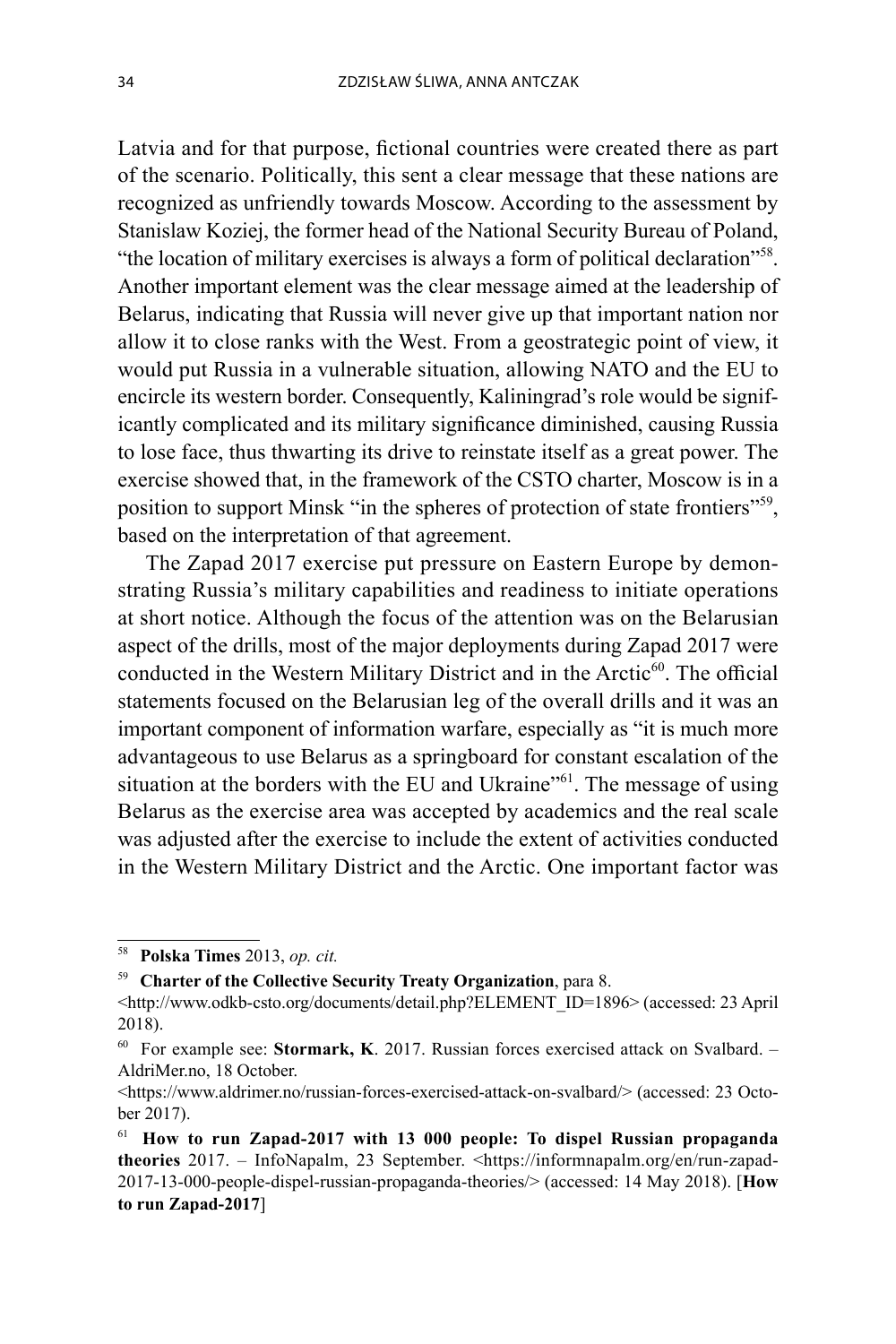that the presidents of Russia and Belarus observed the exercise separately in their respective countries. Usually such high-intensity military exercises are used to demonstrate unity and cooperation through the joint presence of key political and military leaders during visitors and observers' day. The fact that Presidents Putin and Lukashenka observed the drills in different locations raises questions about their relationship and is worthy of further examination in the future. The military side of the drills was also of great importance, sending many important signals to the political-military leadership of Western nations. First of all, it was a reminder that Russia has modernized its armed forces and has been training them extensively for a new type of warfare. This warrants serious consideration because this transformation entailed significant effort and investments. The exercise clearly demonstrated Russia's new capabilities and readiness to act decisively outside its territory in a limited timeframe based on a very short chain of command and decision-making cycle, allowing for well-coordinated utilization of all available national assets.

Another important aspect was the demonstration of quite significant progress made in Electronic Warfare (EW) capabilities tested in Georgia, Ukraine, and Syria and presented during the Zapad 2017 exercise. Some 1,500 soldiers from EW units trained using new equipment such as "Sagittarius target acquisition complex and the RB-109A Bylina EW system<sup>"62</sup> that is able to influence any electronic equipment far beyond Russia's western borders. The electronic warfare capabilities were verified in August 2016 during the Elektron 2016 exercise "involving EW forces from across all service branches and arms<sup>"63</sup>. The importance of such capabilities is quite significant and poses a real challenge for NATO, potentially affecting its technological advantages. According to Roger McDermott "the paradigm shift in Russia's approach to warfighting to one similar to NATO's and the adoption of EW as a key enabler through networked C2 and integration of these very capable threat systems, coupled with advanced Information

Boulègue, M. 2017. Five Things to Know About the Zapad-2017 Military Exercise. - Chatham House. The Royal Institute of International Affairs, 25 September.

<sup>&</sup>lt;https://www.chathamhouse.org/expert/comment/five-things-know-about-zapad-2017-military-exercise#> (accessed: 23 May 2018).

<sup>63</sup>**McDermott, R**. 2017. Russia's Electronic Warfare Capabilities to 2025. Challenging NATO in the Electromagnetic Spectrum. September 2017. Tallinn: International Centre for Defence and Security, p. 7. < https://icds.ee/russias-electronic-warfare-capabilities-to-2025-challenging-nato-in-the-electromagnetic-spectrum/>.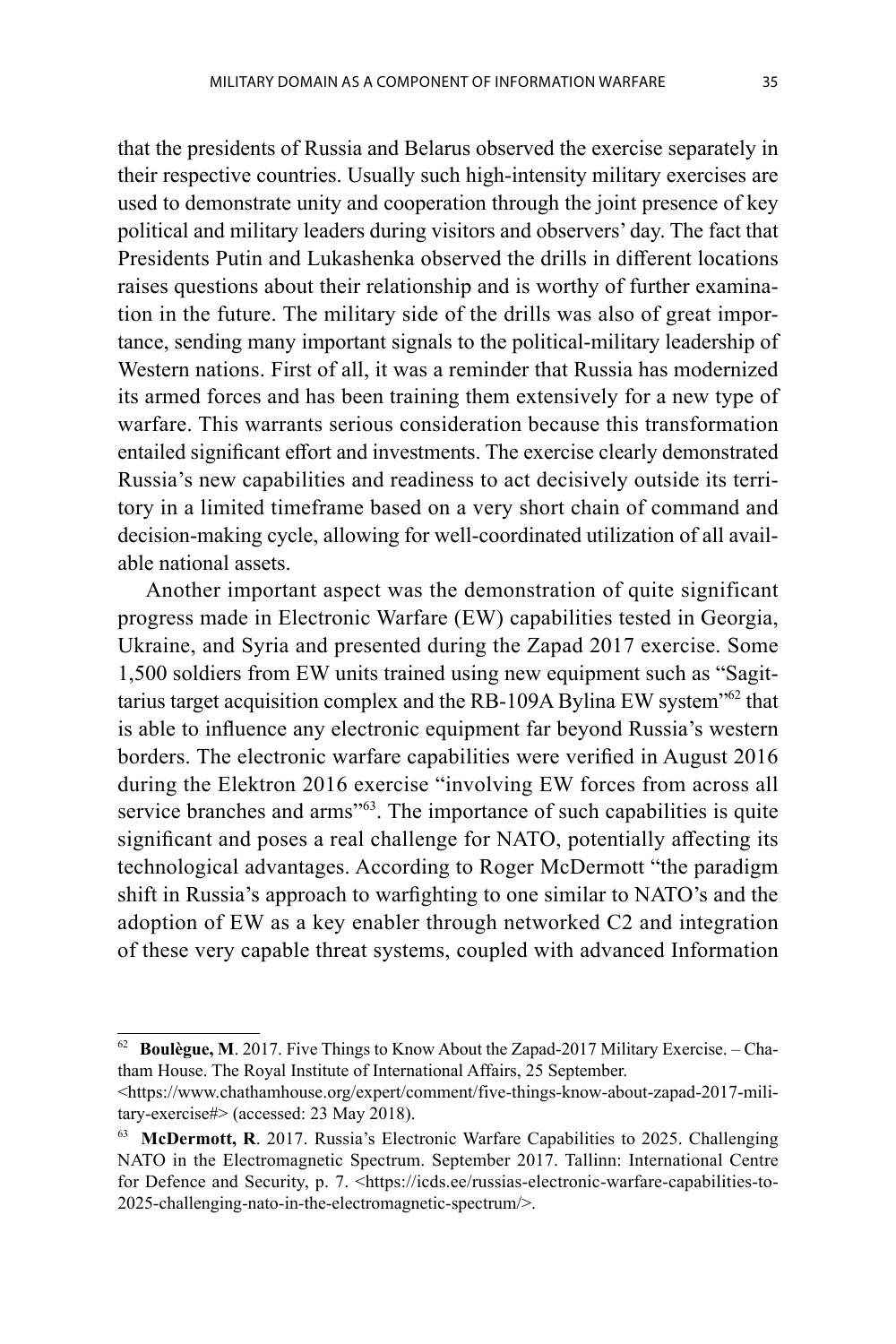Warfare, could level the playing field between NATO and Russia very quickly in any future conflict"<sup>64</sup>.

Electronic warfare is another important component under the AA/AD umbrella, requiring possession of counter-assets in eastern NATO countries to reduce the threat. The emphasis on using such a sophisticated weapon in "those exercises suggests that EW capabilities are beginning to occupy a growing and qualitatively new role in Russia's military-strategic thinking after the start of its involvement in Ukraine and Syria"65. Thus, Zapad 2017 serves as an important example for testing new systems and to integrating them more effectively into operational concepts and all the services. This included the launching of the capable 'Topol-M' intercontinental ballistic missiles (NATO name SS-27) and the more advanced SR-24 'Yars' (NATO name SS-27 Mod2) in September 2017<sup>66</sup>. These tests continued in October 2017, demonstrating that any country in Europe is within their range and at risk of direct attack. One 'Topol-M' missile was launched from the Plesetsk cosmodrome in northern Russia to hit a target at the Kura military testing range on the Kamchatka Peninsula. Two others were launched from a nuclear powered submarine of the Pacific Fleet located on the Sea of Okhotsk to attack targets in the Arkhangelsk Oblast and another one from a Northern Fleet submarine located on the Barents Sea to reach a target on the Kamchatka Peninsula<sup>67</sup>. These tests revealed the improved accuracy of rocket systems and enhanced targeting procedures and served several objectives: firstly, to test missiles and secondly, to demonstrate nuclear deterrence capabilities based on the principles related to nuclear triad strike potential as outlined in Russia's 2014 Military Doctrine. The message was strengthened by testing cruise missiles with strategic bombers Tu-160, Tu-95MS and Tu-22M3. These tests, especially with regard to attacking targets in Syria using sea-based 'Kalibr' and

<sup>64</sup>*Ibid*., p. 30.

<sup>65</sup>**Sukhankin, S**. 2017. Russia Tests EW Capabilities Ahead of Zapad 2017. – Eurasia Daily Monitor, Vol. 14, Issue 108, 08 September.

<sup>&</sup>lt;https://jamestown.org/program/russia-tests-ew-capabilities-ahead-of-zapad-2017/> (accessed: 23 May 2018).

<sup>66</sup>**Gady, F. S**. 2017. Russia Tests Topol-M Intercontinental Ballistic Missile. – The Diplomat, 28 September.

<sup>&</sup>lt;https://thediplomat.com/2017/09/russia-tests-topol-m-intercontinental-ballistic-missile/> (accessed: 23 March 2018).

<sup>67</sup>**Russia Holds Strategic Forces Drills with Launches of Ballistic Missiles (VIDEO)**  2017. – The Sputnik News, 26 October.

<sup>&</sup>lt;https://sputniknews.com/russia/201710261058575062-russia-nuclear-forces-drills/> (accessed: 23 March 2018).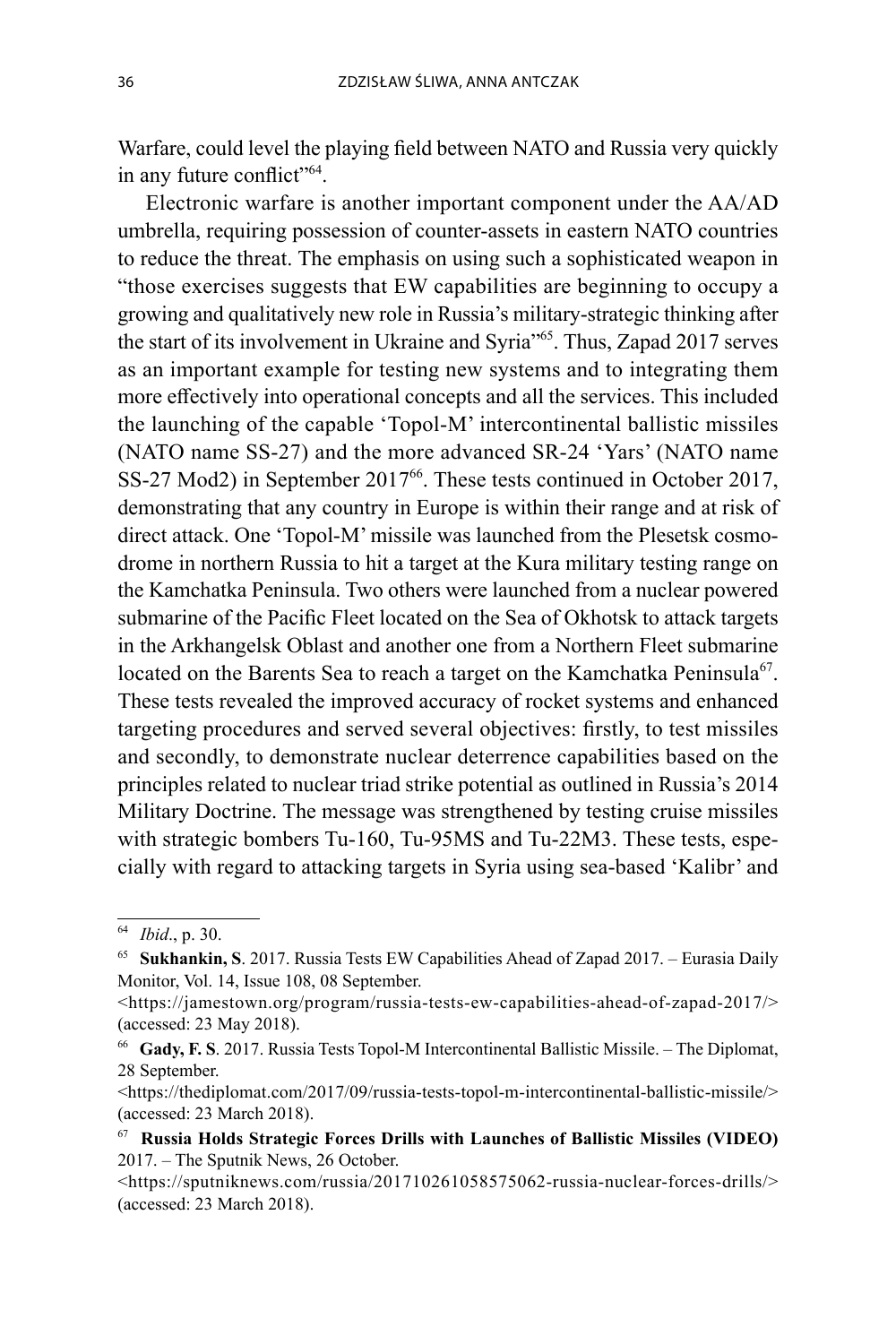air-launched KH-55 missiles, are additional proof of powerful deterrence potential. As Russia modernizes its nuclear arsenal and openly demonstrates its capabilities, it is sending a clear message to potential enemies, especially to NATO and China, about its readiness to deter them convincingly in the long-term. The threat of using nuclear or even chemical weapons on the territory of the Baltic countries or Poland is limited, because there is a sizeable Russian minority in those countries and it would run against Russia's national policy toward its own citizens abroad. Also, these countries are of "territorial proximity and Russia's most likely further ambition to legitimate the annexation come into play"<sup>68</sup>. Furthermore, the effects of Chernobyl have not faded and St. Petersburg is also not that far away.

#### **5.** *Maskirovka* **as a Tool of Deception**

The presentation of new or significantly upgraded weapons systems was an important factor in demonstrating the progress made in the modernization of the Russian armed forces, especially considering that progress has been delayed. Such demonstrations are part of the so-called *maskirovka*, a form of military deception used by Russia, covering a broad range of measures from camouflage to disinformation aimed at misleading the opponents; along with prepared information and officially available data intended to confuse Western experts, and enabling a demonstration of power and progress while concealing actual deficiencies and problems. The delays in the modernization of Russian armed forces have been detectable. For example, the fifth generation aircraft Sukhoi Su-57 is still not in units; T-14 "Armata" will not be available to land forces in the expected numbers; 2S35 'Koalitsiya-SV' is postponed until 2020; there are no plans to purchase major surface navy ships; not to mention other symptoms of deficiencies. Nevertheless, Russia should never be underestimated, because it remains a strong regional actor with global ambitions. Among the new platforms that Russia presented in the framework of the Zapad 2017 exercise, were T-90M tanks armed with T-14 cannons with 125mm 2А82-1М guns (the same as in T-14); 'Afghanit' active protection system and fire control system 'Kalina'. In addition, they showed T-90BVM with GTD-1250TF gas turbine engine and BMPT 'Terminator' designed to support tanks and AFV in urban areas. This is an indication of Russia's capabilities but also reveals some issues as T-90

<sup>68</sup> **Veebel** 2018, p. 236.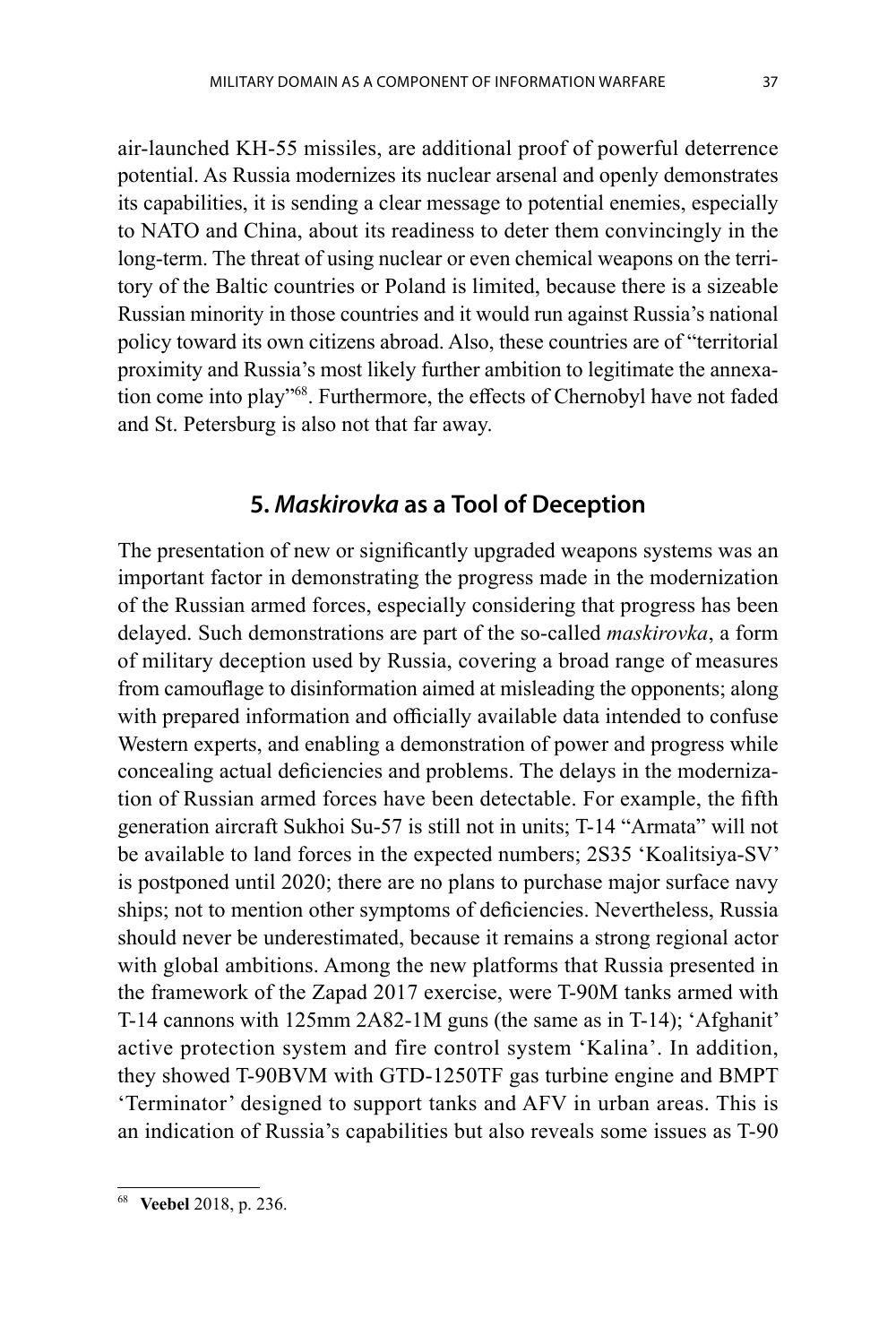is a modern variant of T-72 and BMPT has been delayed for some years. T-14 has still not been used in exercises, but has been displayed in military parades, although in smaller numbers as only four tanks participated in the 2018 Victory Day parade in Moscow. Moreover, nuclear shells-capable 2S7 'Pion' self-propelled guns are back in service to ensure long-range artillery capabilities. Also, Russian MRAPs (Mine Resistant Ambush Protected) type KamAZ-63968 "Tajfun-K" or Urał-63095 "Tajfun-U" have been proven to be too expensive, leading to the temporary solution of the Kamaz-5350-379 armoured truck. The weapon-related announcements are actually a means for sowing information confusion, one example being the aircraft launched KH-47M2 "Kinzhal" hypersonic complex designed to strike targets located within 2000 km (Figure 2).

Some information was revealed when presenting new strategic systems in March 2018<sup>69</sup>. The concept is dangerous, as in combination with 'Iskander', 'Kalibr', 'Topol-M' it could reach all the important military bases, airfields and seaports critical for NATO reinforcements coming from the U.S. However, the information could just be another component of the disinformation campaign as it is not clear at what stage of development the system is, but there are concerns about the necessary capabilities to counteract it, which could be expensive and time-consuming to develop. There is similar uncertainty linked to the anti-ship hypersonic cruise missile 3M22 'Tsirkon', which could be mounted on corvettes and frigates $\frac{70}{10}$ .

<sup>69</sup>**Palowski, J**. 2018. "Hipersoniczny" Kindżał zagrożeniem dla Europy [OPINIA]. – Defence24, 10 May.

<sup>&</sup>lt;http://www.defence24.pl/hipersoniczny-kindzal-zagrozeniem-dla-europy-opinia> (accessed: 14 May 2018). [**Palowski** 2018]

<sup>70</sup>**Противокорабельная ракета «Циркон» разогналась до восьми скоростей звука**  2017. – InfoPortal.ru, 15 April. <https://infoportalru.ru/protivokorabelnaya-raketa-cirkon--razognalas-do-vosmi-skorostej-zvuka.html> (accessed: 14 May 2018);

**<sup>3</sup>M22 Tsirkon Hypersonic Missile to be Fitted Aboard Russian Navy Corvettes & Frigates** 2017. – Navy Recognition, 28 December.

 $\langle$ http://www.navyrecognition.com/index.php/news/defence-news/2017/december-2017-navynaval-forces-defense-industry-technology-maritime-security-global-news/5825-3m22-tsirkonhypersonic-missile-to-be-fitted-aboard-russian-navy-corvettes-frigates.html> (accessed: 14 May 2018).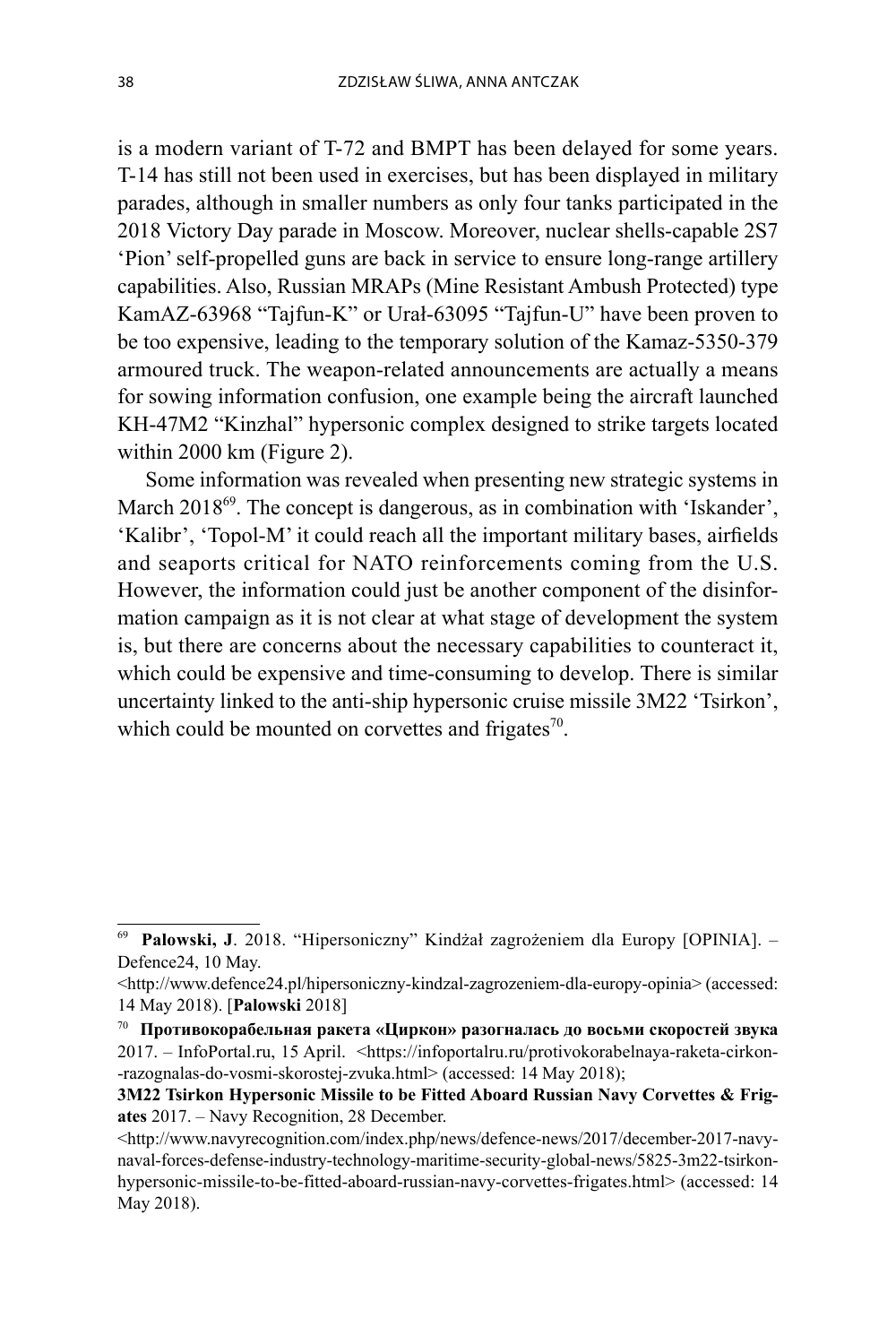

**Figure 2.** The range of KH-47M2 'Kinzhal' hypersonic complex as part of AA/AD concept<sup>71</sup>

The Zapad 2017 exercise was also clearly a test of Russia's upgraded military command and control system. From the military perspective, Russian armed forces have established a very clear and direct chain of command, allowing them to launch operations at short notice and denying NATO enough time to react with sufficient capabilities. This is underpinned by Russia's National Defense Control Center (NDCC) as "a new mechanism in the operation of the state defense"72. The NDCC monitors the situation in the country and shares information among all security-related national authorities, making it the key to ensuring early warning indicators and a comprehensive approach to national defence using all instruments of power in a concerted manner. In addition, Russia also utilises its 'hybrid warfare' instruments to destabilize its neighbours on the one hand, and to enhance its own propaganda potential on the other. There are also opinions, based on recent conflicts in the

<sup>71</sup>**Palowski** 2018.

<sup>72</sup>**Vershinin, A**. 2016. Russia's military command center: Sending orders from the heart of Moscow*.* – Russia Beyond, 04 January.

 $\langle$ https://www.rbth.com/defence/2016/01/04/russias-military-command-center-sending-ordersfrom-the-heart-of-moscow 555889> (accessed: 27 April 2018);

**Russia Opens New National Defense Control Center: Tech Savvy and Prompt** 2014. – Sputnik News, Military and Intelligence, 01 December.

 $\lt$ https://sputniknews.com/military/201412011015358641/> (accessed: 27 April 2018).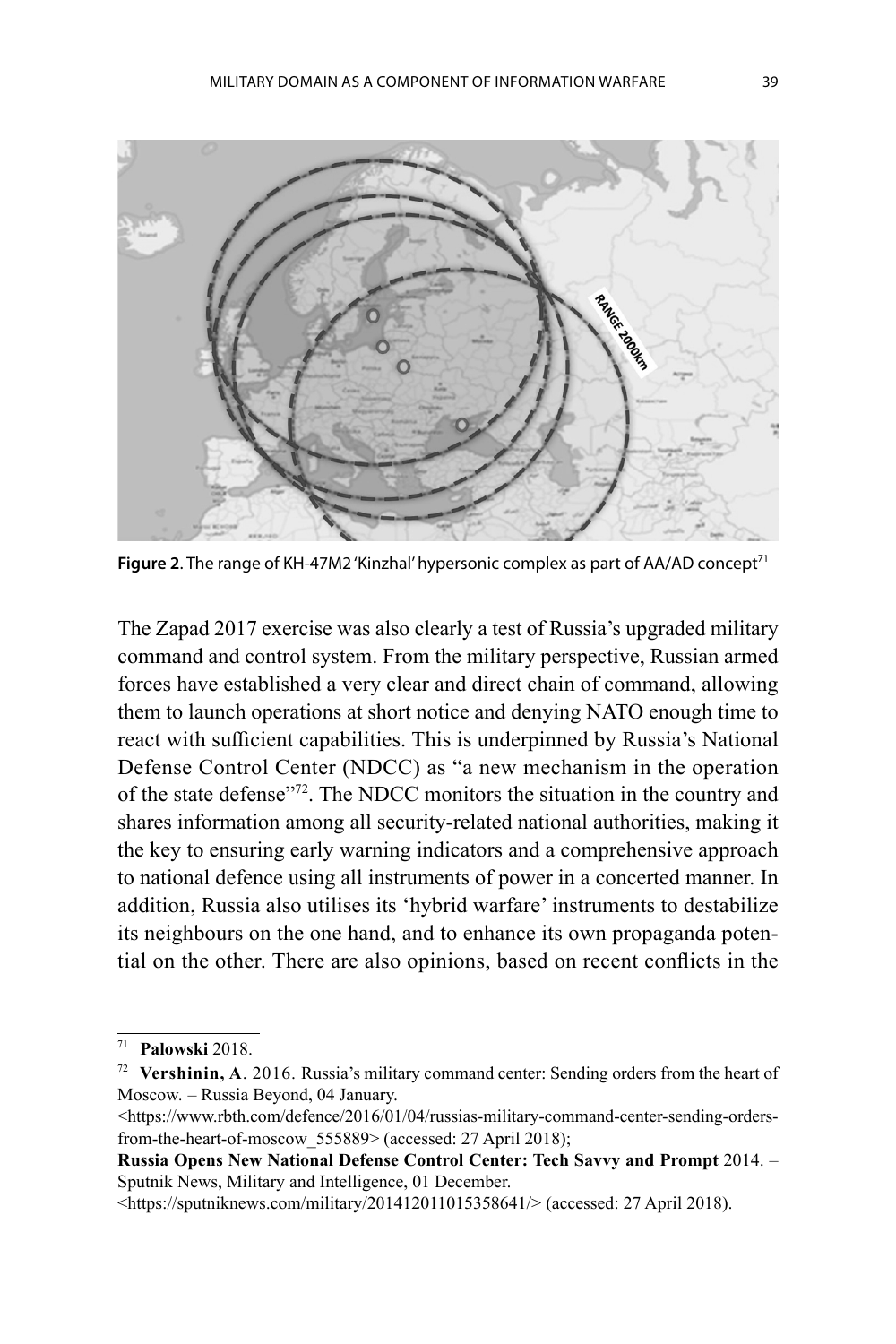neighbouring countries, that "Russia is already using a consistent strategy to 'test the preparedness' of its neighbours and to initiate regional conflicts with an interval of only some years"<sup>73</sup>. Moreover, the "extent of the Russian information campaign related to Zapad 2017 shows that Moscow is continuing an ongoing propaganda war against NATO and Ukraine<sup>"74</sup>.

The deployment of units to Belarus in the framework of the Zapad 2017 exercise, although limited in numbers, proved that Russia has an operational network of roads and railways, enabling the movement of troops across different military districts to rapidly concentrate significant capabilities for conducting offensive operations or to enhance defence combat power in a specific operational direction. The system supports the sustainment of armed forces, facilitating their swift operations, including "technical coverage" such as military roads, evacuation, reparation and repair of defective equipment and weapons, deployment of a field trunk pipeline, as well as areas of mass refuelling technology"75. Time, as an operational factor, plays an important role as it supports two other factors: space and force, all aimed at curtailing NATO's reaction time. However, Russia's real military capabilities remain unclear, because international observers had limited access to exercise sites and the data came mainly from Russian sources, meaning that it could be a part of *maskirovka* to hide the real potential in that domain.

#### **6. Conclusions**

Russia's snap military exercises and other provocative military activities, such as conducting manoeuvres in the vicinity of other sovereign air spaces and territorial waters, are likely to continue in the near future to continue the demonstration of its military capabilities. The Zapad exercises will play a specific role in terms of size/scope, number of troops and scenarios, continuing to pressure NATO members in Eastern Europe, especially the Baltic states and Poland. This high level of intensity has been evident since Minister of Defence, Sergey Shoygu and Chief of General Staff, Valery Gerasimov took leadership of Russia's armed forces. The most recent strategic level exercise held in 2017 was a clear message that Russia is ready

<sup>&</sup>lt;sup>73</sup> Veebel 2018, p. 235.<br><sup>74</sup> **Dyner, A. M**. 2017. The Importance of the Zapad 2017 Exercises. – Bulletin No. 86, 21 September. The Polish Institute of International Affairs, p. 2.

<sup>&</sup>lt;http://www.pism.pl/files/?id\_plik=23564> (accessed: 27 April 2018). 75 **How to run Zapad-2017**, *op. cit.*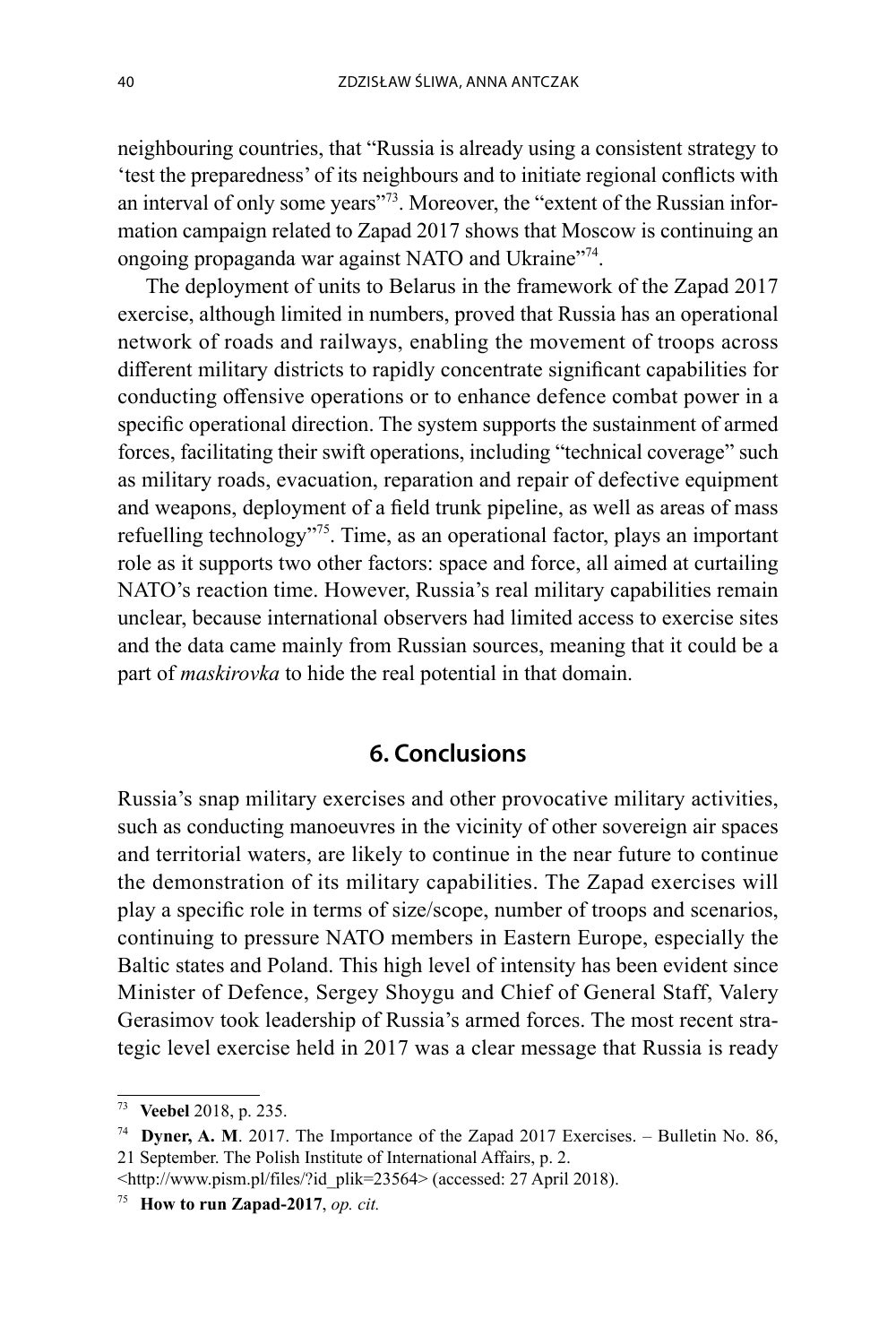and capable of conducting joint operations to deny any direct conventional or asymmetric threat coming from its near abroad/neighbourhood. It also demonstrated Russia's capabilities to decisively counter any aggressive move from NATO and confirmed the strategy of the AA/AD umbrella spreading from the Artic down to the Black Sea and even deeper in the South. Moreover, it was linked with concepts of deterrence by denial and by punishment based on openly presented combat power. With regard to its own people, Russia managed to prove that it is not afraid of aggression because of its capable armed forces and keeps spreading the impression of being surrounded by adversaries that are trying to undermine its national integrity using both conventional and hybrid-type methods. The Russian forces deployed to Belarus, the West Military District and the Arctic have established strong coverage of the western national borders facing not only NATO, but also non-NATO countries, causing concern in Finland and Sweden. This, in turn, will influence their decisions to join the Alliance and to allow NATO's armed forces to use their airspace, seaports and airbases and other infrastructure. Similarly, a strong message is being sent to the Russian diaspora, especially to its radical elements, preserving the narrative about a powerful Russian nation that is capable of seizing control of the whole region at short notice, even when responding to external intervention or real threat. Military exercises like Zapad 2017 include significant elements of *maskirovka*, or deception, designed to hide weaknesses and to show strengths, creating uncertainty about its real capabilities and intentions, especially since such large-scale exercises like the Zapad series could be easily transformed into aggression along western or southern avenues of approach. Therefore, *maskirovka* carries not only a military role, but also political intent toward the governments of NATO members, aiming to undermine their unity by showing that they could be challenged any time.

The effect of Russia's continuous use of the information domain and demonstrations of power are forcing the West to react in order to counter military (NATO) and non-military threats (EU). This is also done in order to convince European societies, especially those in Central and Eastern Europe, that there is unity and the capability to react on time if the probability of aggression increases. The need to counter Russia's disinformation and propaganda is about winning or losing in the information domain not only within democratic countries but also within political and military alliances. This is related to the need to make decisive and cohesive statements during summits, missions, and official meetings, and correspondingly, the necessity of investing in military capabilities to meet NATO's 2% spending level. The key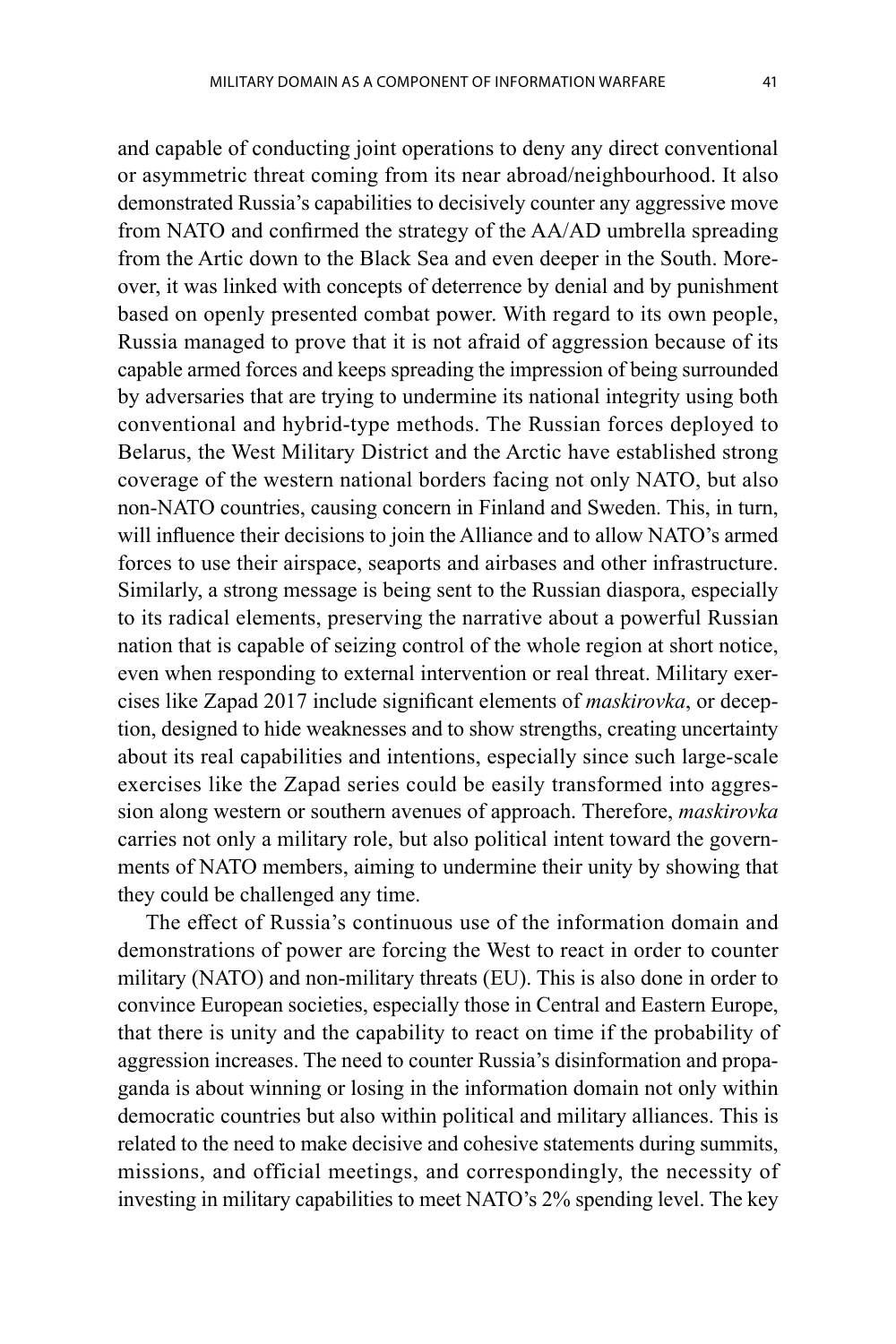counter-messages are NATO's military presence in Eastern Europe, which includes large-scale joint military exercises, Enhanced Forward Presence task forces and NATO Force Integration Units. However, it is not only about money: it must be underpinned by systematic and prioritized development of capabilities to increase the deterrence effect and supported by resilience in all domains of modern democratic societies. What is more, it should not be forgotten that Russia has significant conventional supremacy and, according to some experts<sup>76</sup>, is capable of occupying the entire Baltic region at short notice and denying NATO's rapid response. Such a move would slow down readiness for credible defence operations, forcing a shift to costly counteroffensive measures to restore NATO borders and to rebuild its credibility as a security organization. This is why the deployment and constant presence of NATO units is critical for maintaining reliable deterrence, along with the capabilities to rapidly deploy follow-on forces, including suppression of Russia's multidimensional AA/AD capabilities. It is based on warnings and indicators allowing rapid increase of combat power on NATO's Eastern flank during crisis, whereas it would prove more complicated in case of outbreak of war. However, those are not easy to predict as snap exercises could rapidly turn into an annexation of the Baltic nations and part of Poland, which would severely limit allied reaction time. In this context, information warfare is of critical importance as the constant and strong messages in the spirit of solidarity will affect any risky move from Russia against any NATO and EU member.

<sup>76</sup> See: **Shlapak, David A**. 2017. Deterring Russian Aggression in the Baltic States: What it Takes to Win. CT-467. Testimony presented before the United States House of Representatives Armed Services Committee, Subcommittee on Tactical Air and Land Forces on March 1, 2017. <https://docs.house.gov/meetings/AS/AS25/20170301/105608/HHRG-115-AS25- Wstate-ShlapakD-20170301.pdf>; **Testimony of David A. Shlapak before the Committee on Armed Services Subcommittee on Tactical Air and Land Forces United States House of Representatives** 2017. 1 March, Washington; **Praks, H**. 2015. Hybrid or Not: Deterring and Defeating Russia's Ways of Warfare in the Baltics – the Case of Estonia. – Research Paper No 124, December 2015. Rome: NATO Defence College Rome; **Clark** *et al*. 2016, *op. cit*.; **Shirreff, R**. 2016. War with Russia, London: Coronet Books.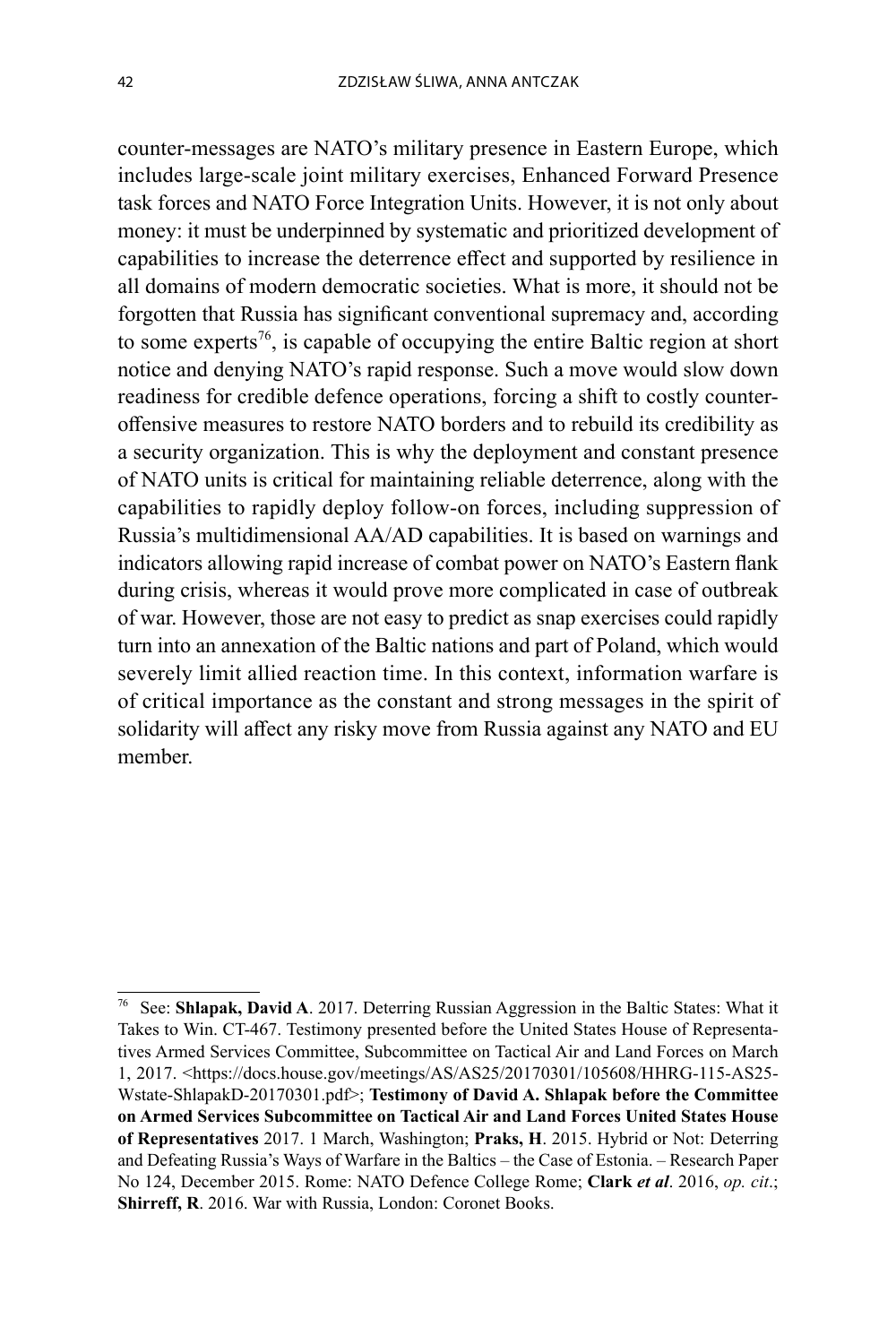## **Bibliography**

**3M22 Tsirkon Hypersonic Missile to be Fitted Aboard Russian Navy Corvettes & Frigates** 2017. – Navy Recognition, 28 December.

 <http://www.navyrecognition.com/index.php/news/defence-news/2017/ december-2017-navy-naval-forces-defense-industry-technology-maritimesecurity-global-news/5825-3m22-tsirkon-hypersonic-missile-to-be-fitted-aboard-russian-navy-corvettes-frigates.html> (accessed: 14 May 2018).

- **Antczak, A.; Plashkina, I**. 2017. Kultowa propaganda. Rosyjski dyskurs komunikowania politycznego w przekazie telewizyjnym stacji Pierwyj kanał. Toruń: Marszalek Publishing.
- **Barrie, D**. 2016. Douglas Barrie: Russia and anti-access/area-denial capabilities. Military Balance Blog. International Institute for Strategic Studies, 08 February 2016.

 <http://www.iiss.org/en/militarybalanceblog/blogsections/2016-629e/ february-f0ed/russia-and-anti-access-area-denial-capabilities-9b3e> (accessed: 22 February 2018).

**Bender, J**. 2015a. Russia Is Reinforcing 3 Crucial Geopolitical Frontlines. – Business Insider, 13 January.

 <http://www.businessinsider.com/russia-reinforcing-geopolitical-frontlines-2015-1> (accessed: 15 April 2018).

- **Bender, J**. 2015b. Russia Is Constructing An Arctic Stronghold 30 Miles From The Finnish Border. – Business Insider, 14 January. <http://www.businessinsider.com/russian-arctic-base-miles-from-finnish-border-2015-1#ixzz3OtUu9PXr> (accessed: 15 April 2018).
- **Berzina, I**. 2018. The Narrative of "Information Warfare against Russia" in Russian Academic Discourse. – Journal of Political Marketing, Vol. 7, Issue 2.
- **Blank, S**. 2016. Counting Down to a Russian Invasion of the Baltics. Newsweek, 01 December.

 <http://www.newsweek.com/counting-down-russian-invasion-baltics-414877> (accessed: 20 March 2018).

- **Boulègue, M**. 2017. Five Things to Know About the Zapad-2017 Military Exercise. Chatham House. The Royal Institute of International Affairs, 25 September. <https://www.chathamhouse.org/expert/comment/five-things-know-about-zapad-2017-military-exercise#> (accessed: 23 May 2018).
- **Carik, J.; Sivinckij, A**. 2016. Беларусь в контексте противостояния Россия– НАТО. Minsk: Центр стратегических и внешнеполитических исследований (Center for Strategic and Foreign Policy).
- **CSTO 2002 Charter of the Collective Security Treaty Organization**., para 8. <http://www.odkb-csto.org/documents/detail.php?ELEMENT\_ID=1896> (accessed: 23 April 2018).
- **Clark, W.; Luik, J.; Ramms, E.; Shirreff, R**. 2016. Closing NATO's Baltic Gap. Tallinn: International Centre for Defence and Security.

**Cordesman, A**. 2014. Russia and the "Color Revolution". – CSIS. Center for Strategic and International Studies, 28 May. <https://www.csis.org/analysis/russia-and-%E2%80%9Ccolor-revolution%

E2%80%9D> (accessed: 20 April 2018).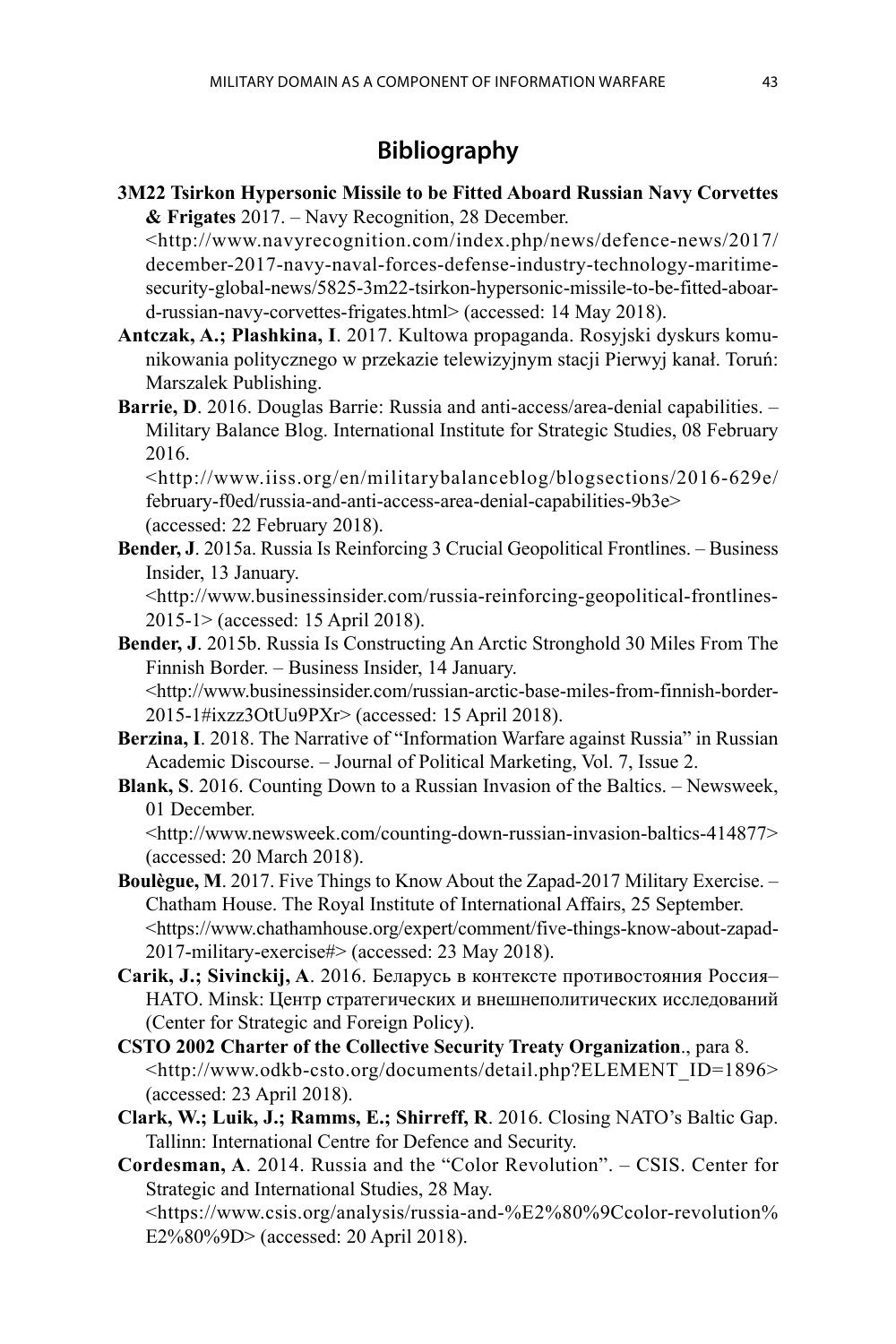- **Cornish, P.; Lindley-French, J.; Yorke, C**. 2011. Strategic Communications and National Strategy. A Chatham House Report, September.
- **Darczewska, J.; Żochowski, P**. 2015. Russophobia in the Kremlin's Strategy. A Weapon of Mass Destruction. – Point of View, No. 56, October. Warsaw: Centre of Eastern Studies (OSW).
- **Dyner, A. M**. 2017. The Importance of the Zapad 2017 Exercises. Bulletin No. 86, 21 September. The Polish Institute of International Affairs. <http://www.pism.pl/files/?id\_plik=23564> (accessed: 27 April 2018).
- **Ellul, J**. 1965. Propaganda. The Formation of Men's Attitudes. New York: Vintage Books.
- **Gady, F. S**. 2017. Russia Tests Topol-M Intercontinental Ballistic Missile. The Diplomat, 28 September.

 <https://thediplomat.com/2017/09/russia-tests-topol-m-intercontinental-ballisticmissile/> (accessed: 23 March 2018).

- **Gigitashvili, G**. 2016. The Western Media Caught in the Kremlin's Russophobia Trap. – LIIA. Latvian Institute of International Affairs, 23 December, Riga. <http://liia.lv/en/analyses/the-western-media-caught-in-the-kremlinsrussophobia-trap-568> (accessed: 20 June 2018).
- **Giles, K**. 2016. Russia's 'New' Tools for Confronting the West Continuity and Innovation in Moscow's Exercise of Power. March 2016. London: The Royal Institute of International Affairs Chatham House. <https://www.chathamhouse.org/publication/russias-new-tools-confrontingwest> (accessed: 22 February 2018).
- **Hoffman, F**. 2009. Hybrid Warfare and Challenges. Joint Forces Ouarterly, 1<sup>st</sup> quarter, Issue 52. Washington: National Defense University Press.
- **How to run Zapad-2017 with 13 000 people: To dispel Russian propaganda theories** 2017. – InfoNapalm, 23 September. <https://informnapalm.org/en/run-zapad-2017-13-000-people-dispel-russianpropaganda-theories/> (accessed: 14 May 2018).
- **Kocera, J**. 2013. CSTO Peacekeepers Drill in Russia, Preparing For What? Eurasianet, 9 October.

 <https://eurasianet.org/s/csto-peacekeepers-drill-in-russia-preparing-for-what> (accessed: 21 March 2018).

**Kofman, M**. 2016. Russian Hybrid Warfare and Other Dark Arts. – War on the Rocks, 11 March.

 <https://warontherocks.com/2016/03/russian-hybrid-warfare-and-other-darkarts/> (accessed: 21 March 2018).

**McDermott, R**. 2017. Russia's Electronic Warfare Capabilities to 2025. Challenging NATO in the Electromagnetic Spectrum. September 2017. Tallinn: International Centre for Defence and Security.

 <https://icds.ee/russias-electronic-warfare-capabilities-to-2025-challenging-natoin-the-electromagnetic-spectrum/>.

**Missiroli, A.** *et al*. 2016. Strategic communications East and South. – REPORT No. 30. Paris: EU Institute for Security Studies.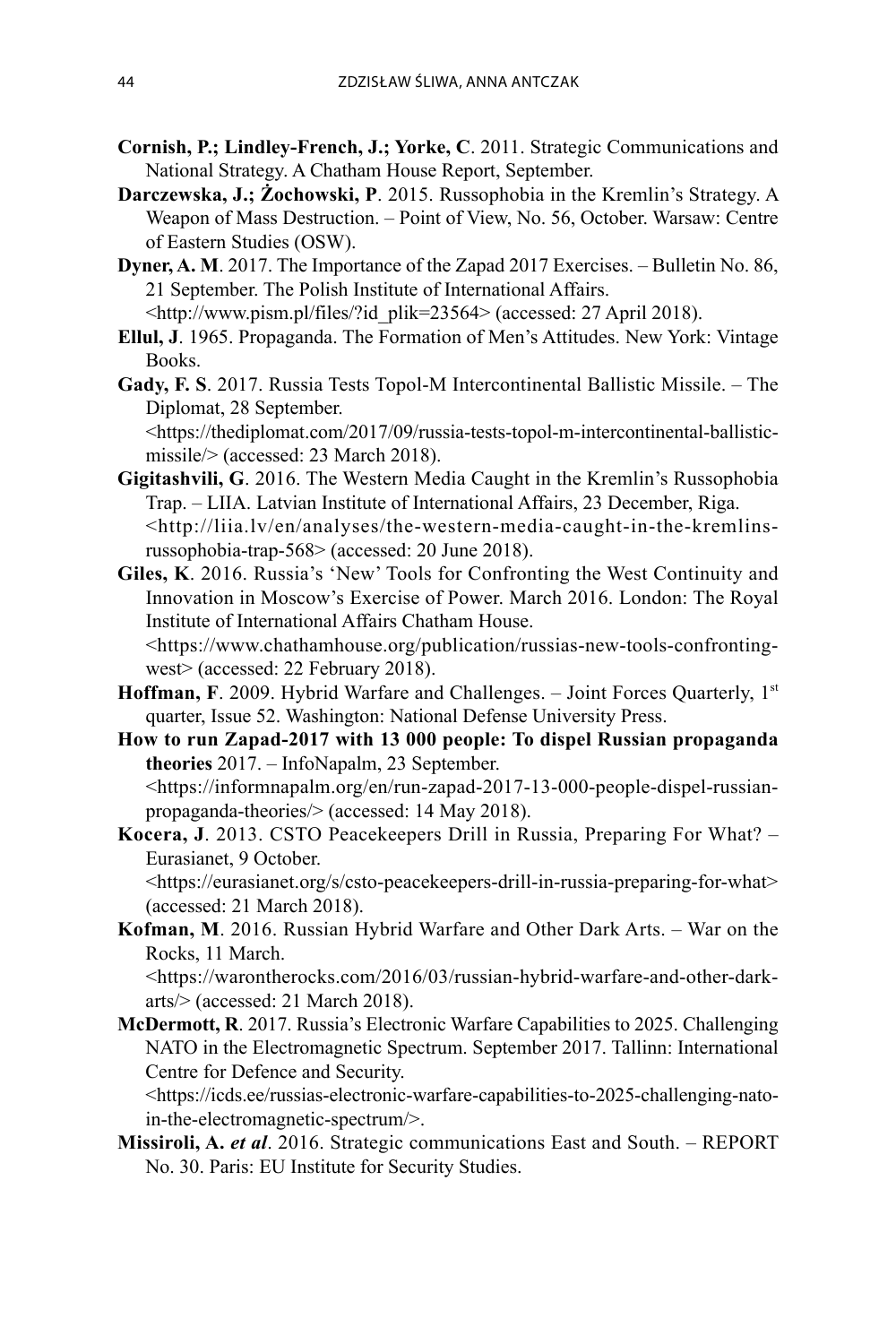- **NATO 2009 Multiple Futures Project** 2009. Interim Report on Security Implications, April 2009. Norfolk: Allied Command Transformation. <http://www.act.nato.int/images/stories/events/2009/mfp/081212\_-\_MFP\_ Interim\_Report - Final\_Version.pdf> (accessed: 20 April 2018).
- **NATO 2009 Multiple Futures Project. Navigating Towards 2030**. April 2009. Norfolk: Allied Command Transformation.
- **NATO 2013 Allied Command Operations. Comprehensive Operations Planning Directive. COPD Interim V2.0**. 4 October 2013. Brussels: SHAPE.
- **NATO 2016 The Secretary General's Annual Report 2015**. 2016. Brussels: NATO. <https://www.nato.int/cps/en/natohq/topics\_127529.htm>.
- **Nemeth, W**. 2002. Future war and Chechnya: a case for hybrid warfare. Monterey: Naval Postgraduate School.
- **Palowski, J**. 2018. "Hipersoniczny" Kindżał zagrożeniem dla Europy [OPINIA]. Defence24, 10 May.

 <http://www.defence24.pl/hipersoniczny-kindzal-zagrozeniem-dla-europyopinia> (accessed: 14 May 2018).

**Payton, M.** 2016. Russia launches massive nuclear war training exercise with '40 million people'. – The Independent, 05 October.

 <https://www.independent.co.uk/news/world/europe/russia-nuclear-weapontraining-attack-radiation-moscow-vladimir-putin-a7345461.html> (accessed: 12 April 2018).

**Petrov, A**. 2014. Russian Bases to Span Entire Arctic Border by End of 2014. – RIA Novosti, 21 October.

 <http://rt.com/news/197936-russia-arctic-military-shoigu/> (accessed: 17 March 2018).

**Polska Times: Belarus to rehearse nuclear attack on Warsaw** 2013. – UDF.BY, 05 April.

 <https://udf.by/english/news-subjects/77732-polska-times-belarus-to-rehearsenuclear-attack-on-warsaw.html> (accessed: 23 April 2018).

- **Pomerantsev, P**. 2014. Russia and the Menace of Unreality. How Vladimir Putin is revolutionizing information warfare. – The Atlantic, 09 September. <https://www.theatlantic.com/international/archive/2014/09/russia-putinrevolutionizing-information-warfare/379880/> (accessed: 20 April 2018).
- **Praks, H**. 2015. Hybrid or Not: Deterring and Defeating Russia's Ways of Warfare in the Baltics – the Case of Estonia. – Research Paper No 124, December 2015. Rome: NATO Defence College.
- **Reding, A.; Weed, K.; Ghez, J. J**. 2010. NATO's Strategic Communications concept and its relevance for France. Paris: RAND Europe.
- **Russia Holds Strategic Forces Drills with Launches of Ballistic Missiles (VIDEO)** 2017. – The Sputnik News, 26 October. <https://sputniknews.com/russia/201710261058575062-russia-nuclear-forcesdrills/> (accessed: 23 March 2018).
- **Russia Opens New National Defense Control Center: Tech Savvy and Prompt** 2014. – Sputnik News, Military and Intelligence, 01 December. <https://sputniknews.com/military/201412011015358641/> (accessed: 27 April 2018).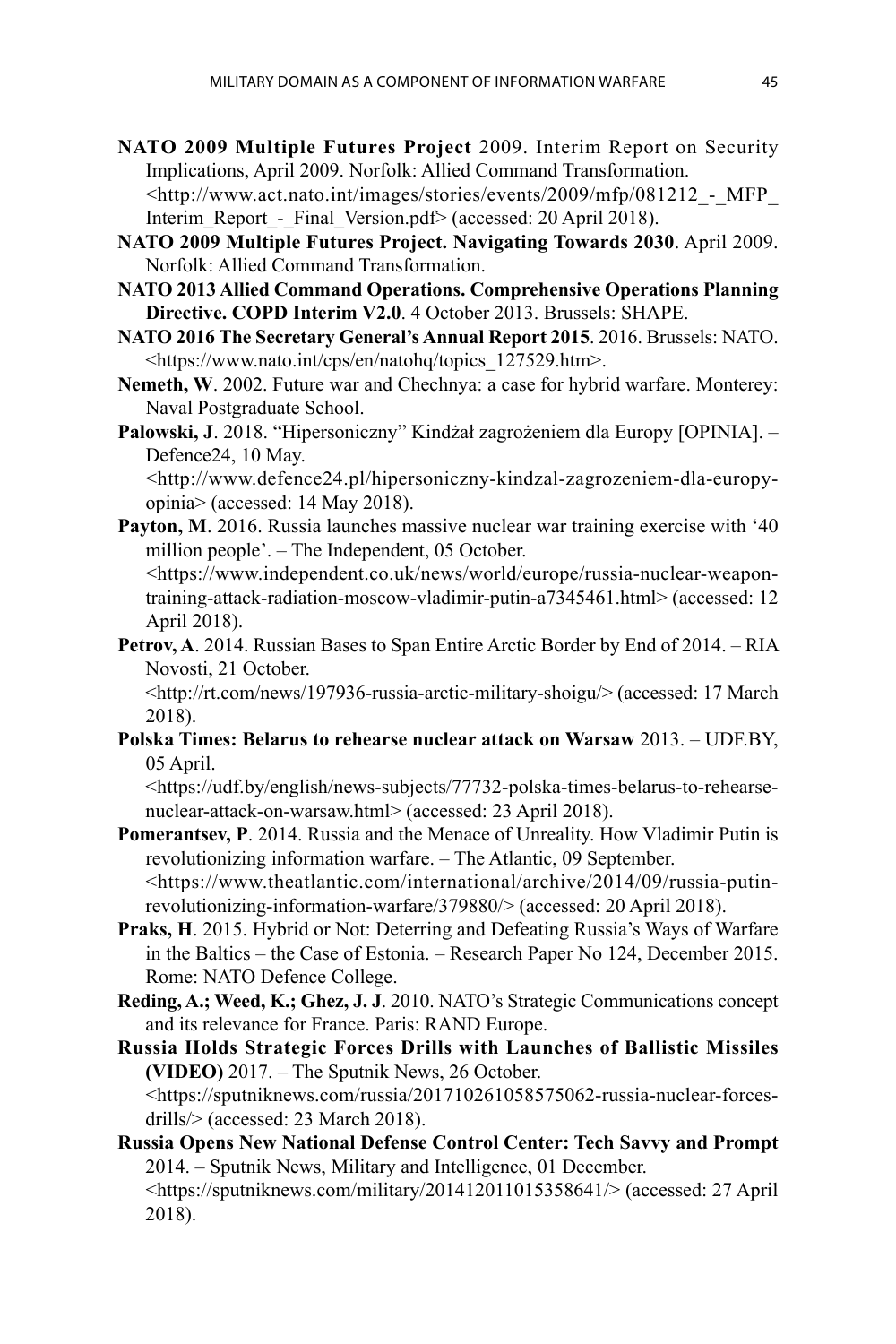- **Saunders, R. A**. 2014. The Geopolitics of Russophonia: The Problems and Prospects of Post-Soviet "Global Russian". – Globality Studies Journal, 15 July. <https://gsj.stonybrook.edu/article/the-geopolitics-of-russophonia-the-problemsand-prospects-of-post-soviet-global-russian/> (accessed: 20 June 2018).
- **Sazonov, V.** *et al*. 2016. Russian Information Campaign Against the Ukrainian State and Defence Forces. Riga and Tartu: NATO STRATCOM Centre of Excellence and Estonian National Defence College.
- **Selhorst, A. J. C**. 2016. Russia's Perception Warfare: The Development of Gerasimov's doctrine in Estonia and Georgia and it's Application in Ukraine. – Militaire Spectator, No 4.

 <https://www.militairespectator.nl/thema/strategie-operaties/artikel/russiasperception-warfare> (accessed: 21 March 2018).

- **Shirreff, R**. 2016. War with Russia, London: Coronet Books.
- **Shlapak, David A**. 2017. Deterring Russian Aggression in the Baltic States: What it Takes to Win. CT-467. Testimony presented before the United States House of Representatives Armed Services Committee, Subcommittee on Tactical Air and Land Forces on March 1, 2017.

 <https://docs.house.gov/meetings/AS/AS25/20170301/105608/HHRG-115- AS25-Wstate-ShlapakD-20170301.pdf>.

- **Sloggett, D**. 2015. Arctic Ambitions. Air Force Monthly, January.
- **Stormark, K**. 2017. Russian forces exercised attack on Svalbard. AldriMer.no, 18 October.

 <https://www.aldrimer.no/russian-forces-exercised-attack-on-svalbard/> (accessed: 23 October 2017).

- **Stróżyk, J**. 2017. Zapad 2017 kolejne antynatowskie ćwiczenie SZ Rosji. Fundacja Stratpoints.
- **Sukhankin, S**. 2017. Russia Tests EW Capabilities Ahead of Zapad 2017. Eurasia Daily Monitor, Vol. 14, Issue 108, 08 September.

 <https://jamestown.org/program/russia-tests-ew-capabilities-ahead-ofzapad-2017/> (accessed: 23 May 2018).

**Terras: Russia demonstrating wish to control Baltic Sea area** 2016. – Eesti Rahvusringhääling, 07 October.

 <http://news.err.ee/v/news/2bd72ff4-396e-4e61-897a-d8bfe903e6c8/terras-russiademonstrating-wish-to-control-baltic-sea-area> (accessed: 21 February 2018).

**The Military Doctrine of the Russian Federation approved by the President of the Russian Federation on December 25, 2014**. 2015. The Embassy of the Russian Federation to the United Kingdom of Great Britain and Northern Ireland, section 12a. 29 June.

<https://rusemb.org.uk/press/2029> (accessed: 17 March 2018)

- **Thomas, T**. 2016. Thinking Like A Russian Officer: Basic Factors And Contemporary Thinking On The Nature of War. April 2016. Fort Leavenworth: The Foreign Military Studies Office (FMSO).
- **Vandiver, J**. 2014. SACEUR: Allies must prepare for Russia 'hybrid war'.Stars and Stripes, 04 September.

 <https://www.stripes.com/news/saceur-allies-must-prepare-for-russiahybrid-war-1.301464> (accessed: 10 April 2018).